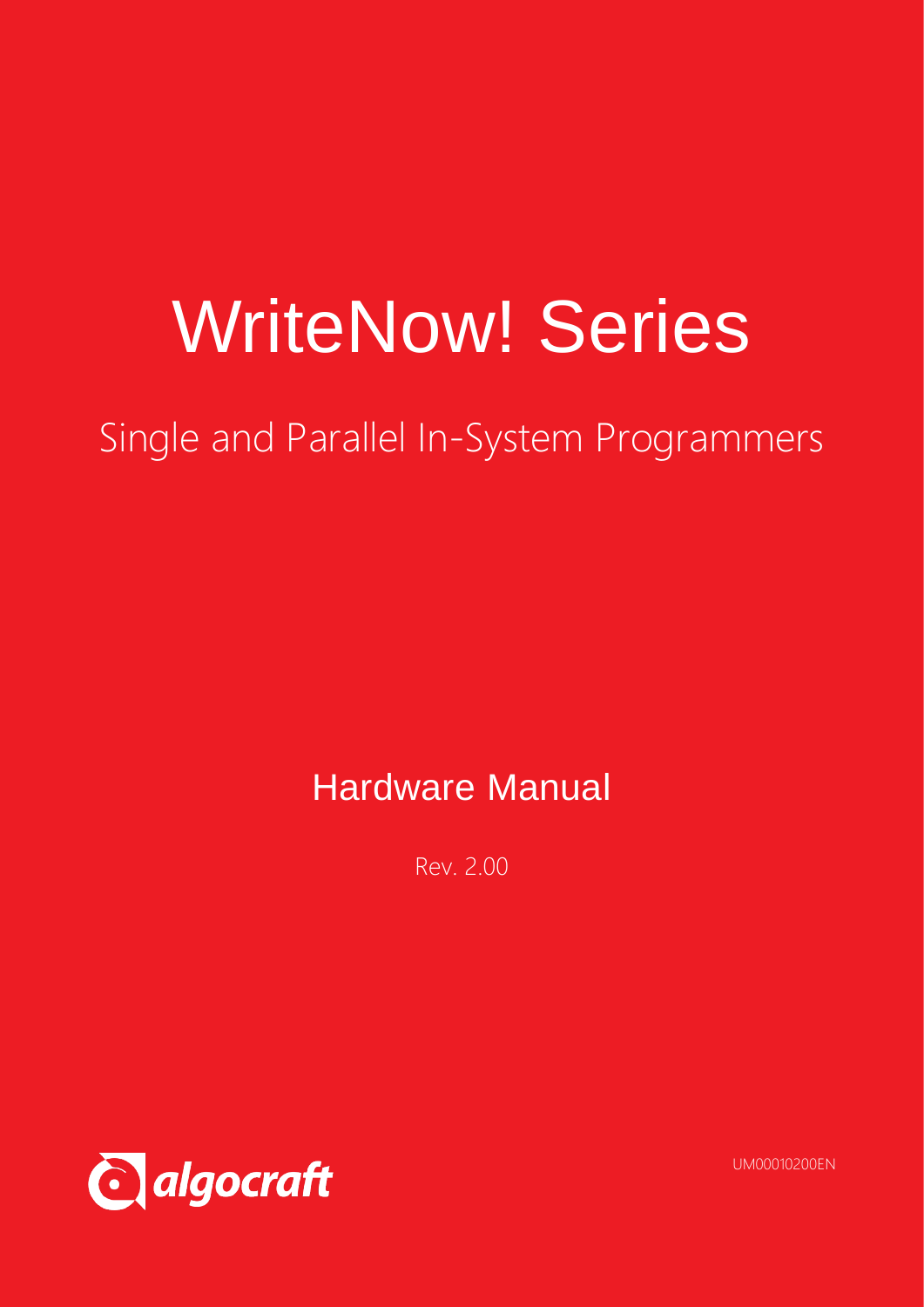#### **Copyright Information**

Copyright © 2010-2022 Algocraft Srl.

No part of this manual may be reproduced in any form or by any means (including electronic storage and retrieval or translation into a foreign language) without prior agreement and written consent from Algocraft.

#### **Disclaimer**

The material contained in this document is provided "as is", and is subject to being change, without notice, in future editions. Further, to the maximum extent permitted by applicable law, Algocraft disclaims all warranties, either express or implied, with regard to this manual and any information contained herein, including but not limited to the implied warranties of merchantability and fitness for a particular purpose. Algocraft shall not be liable for errors or for incidental or consequential damages in connection with the furnishing, use, or performance of this document or of any information contained herein. Should Algocraft and the user have a separate written agreement with warranty terms covering the material in this document that conflict with these terms, the warranty terms in the separate agreement shall control.

Whilst every effort has been made to ensure that programming algorithms are correct at the time of their release, it is always possible that programming problems may be encountered, especially when new devices and their associated algorithms are initially released. It is Algocraft's policy to endeavor to rectify any programming issues as quickly as possible after a validated fault report is received.

It is recommended that high-volume users always validate that a sample of a devices has been programmed correctly, before programming a large batch. Algocraft can not be held responsible for any third party claims which arise out of the use of this programmer including 'consequential loss' and 'loss of profits'.

#### **Algocraft Warranty Information**

Algocraft warrants that this product will be free from defects in materials and workmanship for a period of one (1) year from the date of shipment. If any such product proves defective during this warranty period, Algocraft, at its option, either will repair the defective product without charge for parts and labor, or will provide a replacement in exchange for the defective product. Parts, modules and replacement products used by Algocraft for warranty work may be new or reconditioned to like new performance. All replaced parts, modules and products become the property of Algocraft. In order to obtain service under this warranty, Customer must notify Algocraft of the defect before the expiration of the warranty period and make suitable arrangements for the performance of service. Customer shall be responsible for packaging and shipping the defective product to the service center designated by Algocraft, with shipping charges prepaid. Algocraft shall pay for the return of the product to Customer if the shipment is to a location within the country in which the Algocraft service center is located. Customer shall be responsible for paying all shipping charges, duties, taxes, and any other charges for products returned to any other locations. This warranty shall not apply to any defect, failure or damage caused by improper use or improper or inadequate maintenance and care. Algocraft shall not be obligated to furnish service under this warranty a) to repair damage resulting from attempts by personnel other than Algocraft representatives to install, repair or service the product; b) to repair damage resulting from improper use or connection to incompatible equipment; c) to repair any damage or malfunction caused by the use of non-Algocraft supplies; or d) to service a product that has been modified or integrated with other products when the effect of such modification or integration increases the time or difficulty of servicing the product.

THIS WARRANTY IS GIVEN BY ALGOCRAFT WITH RESPECT TO THE PRODUCT IN LIEU OF ANY OTHER WARRANTIES, EXPRESS OR IMPLIED. ALGOCRAFT AND ITS VENDORS DISCLAIM ANY IMPLIED WARRANTIES OF MERCHANTABILITY OR FITNESS FOR A PARTICULAR PURPOSE ALGOCRAFT'RESPONSIBILITY TO REPAIR OR REPLACE DEFECTIVE PRODUCTS IS THE SOLE AND EXLUSIVE REMEDY PROVIDED TO THE CUSTOMER FOR BREACH OF THIS WARRANTY. ALGOCRAFT AND ITS VENDORS WILL NOT BE LIABLE FOR ANY INDIRECT, SPECIAL, INCIDENTAL, OR CONSEQUENTIAL DAMAGES IRRESPECTIVE OF WHETHER ALGOCRAFT OR THE VENDOR HAS ADVANCE NOTICE OF THE POSSIBILITY OF SUCH DAMAGES.

#### **Technical Support**

Please e-mail any technical support questions about this product to: support@algocraft.com.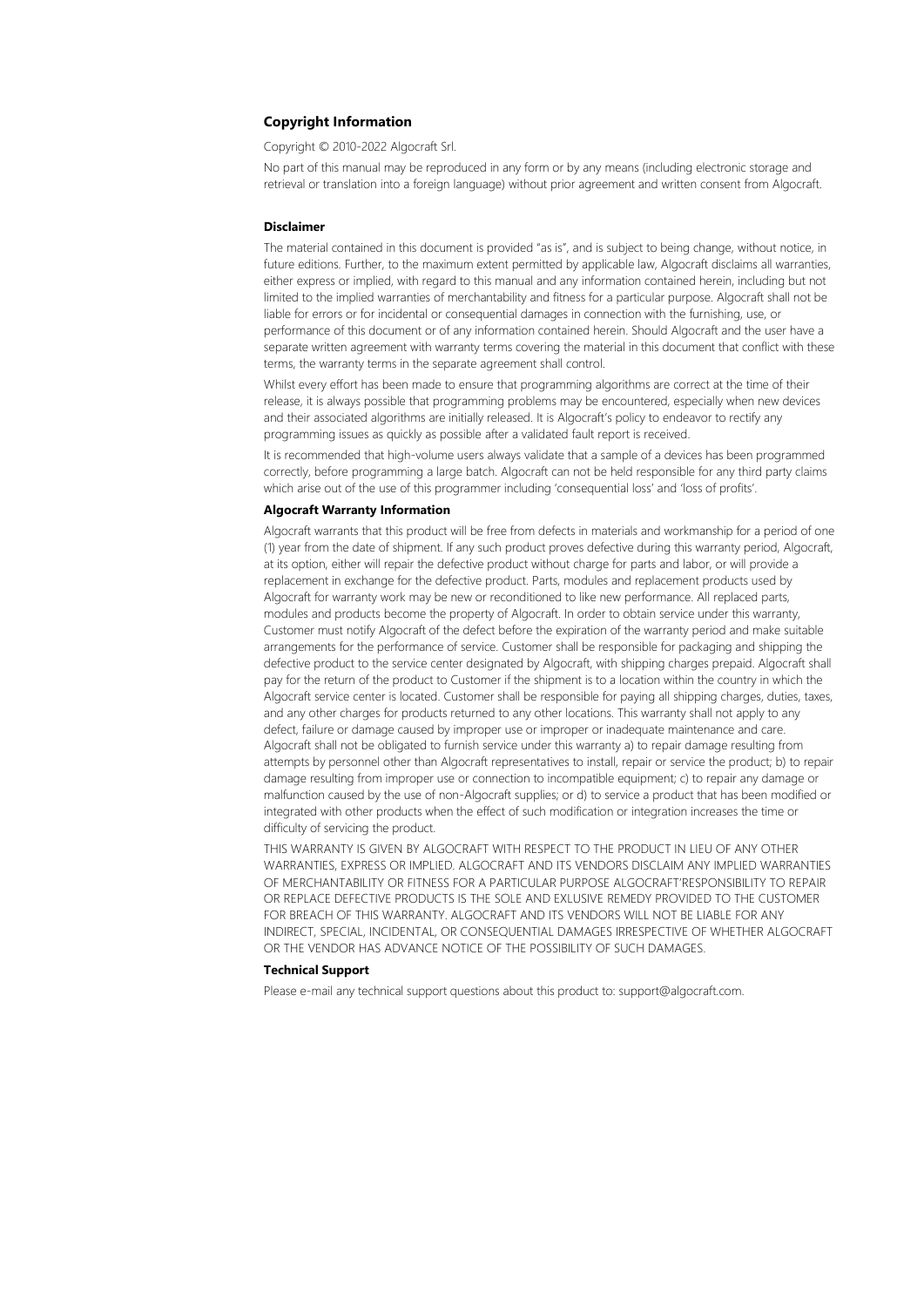## **Table of Contents**

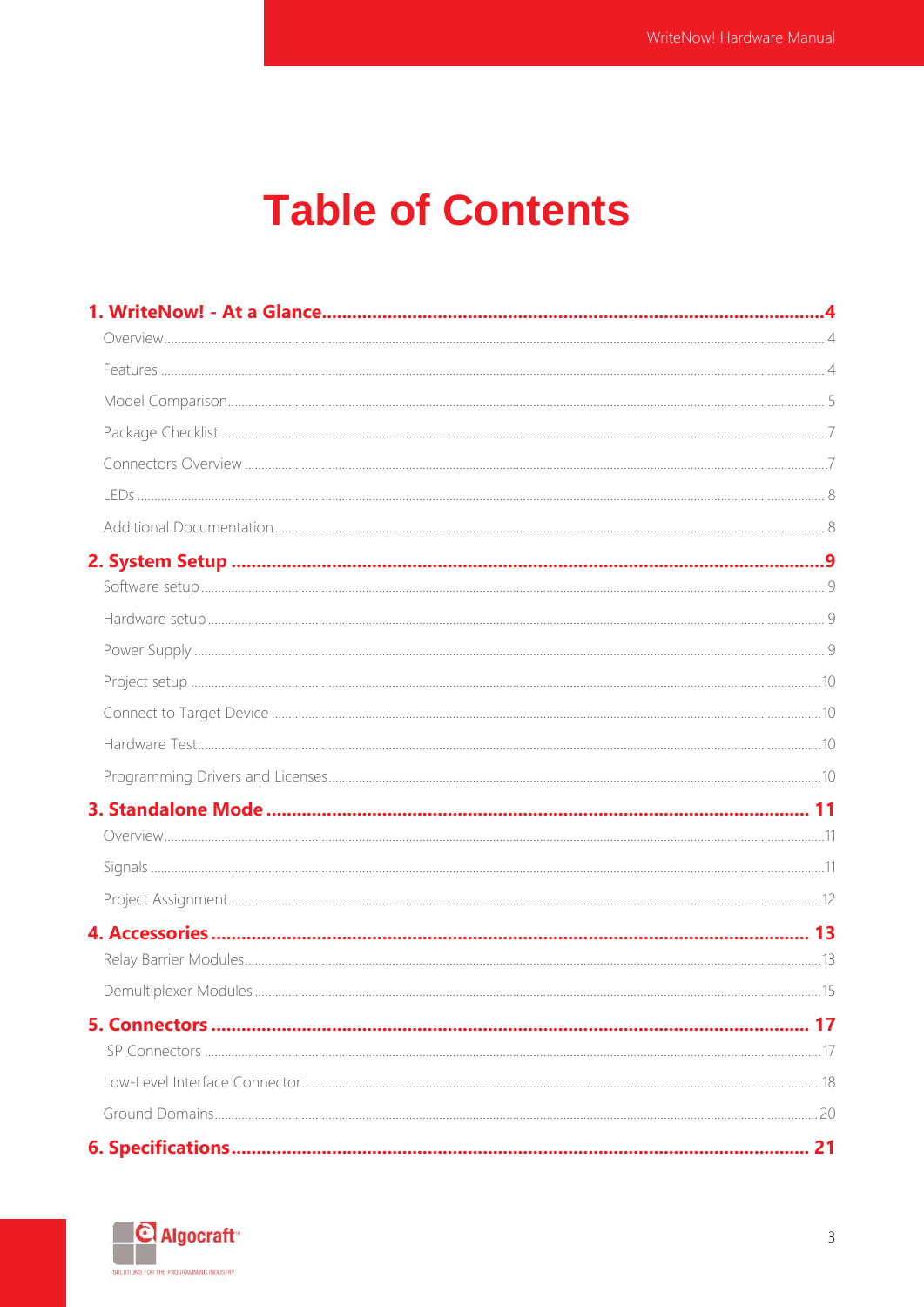## <span id="page-3-1"></span><span id="page-3-0"></span>1. **WriteNow! - At a Glance**

#### **Overview**

Congratulations for purchasing a WriteNow! In-System Programmer. Based on the proprietary WriteNow! Technology, the WriteNow! Series of In-System Programmers are a breakthrough in the Programming industry. The programmers support a large number of devices (microcontrollers, memories and other programmable devices) from various manufacturers and have a compact size for easy ATE/fixture integration. They work in standalone or connected to a host PC (RS-232, USB, LAN connections are builtin), and are provided with easy-to-use software utilities.



#### The WriteNow! Lineup

#### **Features**

- <span id="page-3-2"></span>**EXECT** Support of microcontrollers, serial and parallel memories and other programmable devices
- **·** High-speed, parallel programming
- **•** Compact size (fixture friendly)
- **EXECUTE:** Standalone operations or host controlled
- **•** Designed for easy ATE interfacing
- Robust and reliable
- Support of several programming interfaces (JTAG, BDM, SPI/QSPI, I<sup>2</sup>C, UART, SWD, C2, ICSP, FINE, SBW, SWIM, DAP, MDI, MUST/MICE, etc.)

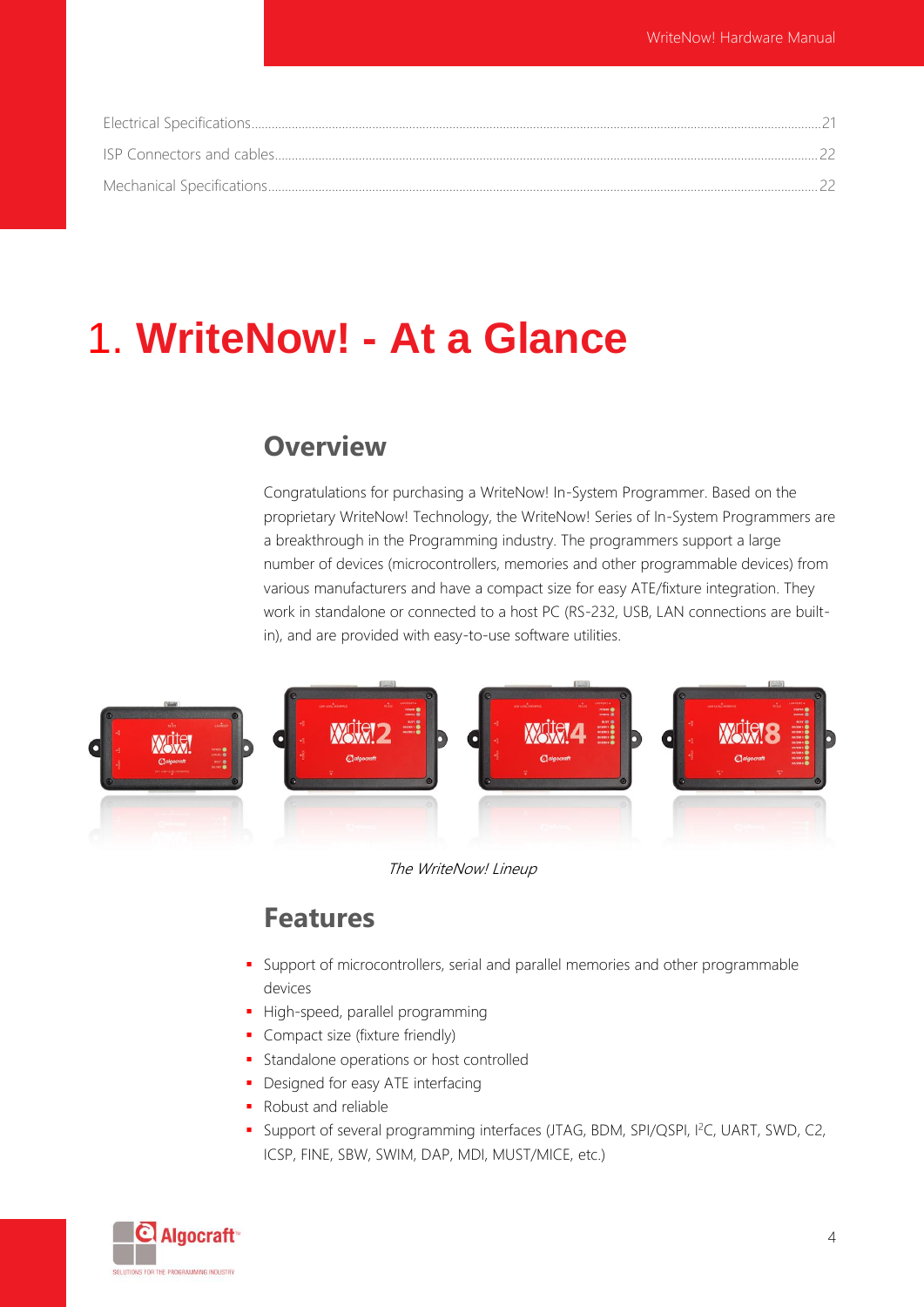- **E** Large built-in internal memory for projects, images, etc.
- Programmable power supply output (1.5-13V)
- **•** Programmable I/O voltage (1.6-5.5V)
- **·** High-speed I/O
- LAN (isolated), RS-232 (isolated), USB 2.0 full-speed, and low-level interface (isolated)
- **•** ISP I/O relay barrier (only available on the single-site model)
- I/O protection
- Wide range power supply (15-25V)

The shortest possible programming times are guaranteed due to a combination of highly optimized programming algorithms, local storage of programming data and high slew rate line driver circuitry.

#### **Model Comparison**

The following table summarizes the main features of the various WriteNow! family models.

| Feature                         | <b>WN-PRG01A</b>                                     | WN-PRG02A                                            | <b>WN-PRG04A</b>                                     | WN-PRG08A                                                  |  |  |  |  |  |  |
|---------------------------------|------------------------------------------------------|------------------------------------------------------|------------------------------------------------------|------------------------------------------------------------|--|--|--|--|--|--|
| <b>General Features</b>         |                                                      |                                                      |                                                      |                                                            |  |  |  |  |  |  |
| Programming Sites               | 1                                                    | $\overline{\phantom{a}}$                             | $\overline{4}$                                       | 8                                                          |  |  |  |  |  |  |
| Power Supply                    | $15 - 25V$                                           | $15 - 25V$                                           | $15 - 25V$                                           | $15 - 25V$                                                 |  |  |  |  |  |  |
| Device Type Support             | Microcontrollers,<br>Serial Memories                 | Microcontrollers,<br>Serial Memories                 | Microcontrollers,<br>Serial Memories                 | Microcontrollers,<br>Serial Memories,<br>Parallel Memories |  |  |  |  |  |  |
| Programming Protocols           | UART, SPI, JTAG, I <sup>2</sup> C,<br>BDM, SWD, etc. | UART, SPI, JTAG, I <sup>2</sup> C,<br>BDM, SWD, etc. | UART, SPI, JTAG, I <sup>2</sup> C,<br>BDM, SWD, etc. | UART, SPI, JTAG, I <sup>2</sup> C,<br>BDM, SWD, etc.       |  |  |  |  |  |  |
| Relay Barrier                   | Yes                                                  | No<br>No                                             |                                                      | <b>No</b>                                                  |  |  |  |  |  |  |
| <b>ISP Lines</b>                |                                                      |                                                      |                                                      |                                                            |  |  |  |  |  |  |
| Adj. Voltage Range              | $1.6 - 5.5V$                                         | $1.6 - 5.5V$                                         | $1.6 - 5.5V$                                         | $1.6 - 5.5V$                                               |  |  |  |  |  |  |
| Adj. Voltage Resolution         | 100mV                                                | 100mV                                                | 100mV                                                | 100mV                                                      |  |  |  |  |  |  |
| <b>Bidirectional Lines</b>      | 6                                                    | 12                                                   | 24                                                   | 48                                                         |  |  |  |  |  |  |
| Prog. Clock Out Lines           | 1                                                    | $\overline{c}$                                       | $\overline{4}$                                       | 8                                                          |  |  |  |  |  |  |
| Programmable Power Supply (PPS) |                                                      |                                                      |                                                      |                                                            |  |  |  |  |  |  |
| $1.5 - 15V$<br>Range            |                                                      | $1.5 - 15V$                                          | $1.5 - 15V$                                          | $1.5 - 15V$                                                |  |  |  |  |  |  |
| Resolution                      | 100mV                                                | 100mV                                                | 100mV                                                | 100mV                                                      |  |  |  |  |  |  |
| Channels                        | 1                                                    | 2                                                    | 4                                                    | 8                                                          |  |  |  |  |  |  |
| Host Interface                  |                                                      |                                                      |                                                      |                                                            |  |  |  |  |  |  |

#### <span id="page-4-0"></span>*WriteNow! Model Comparison*

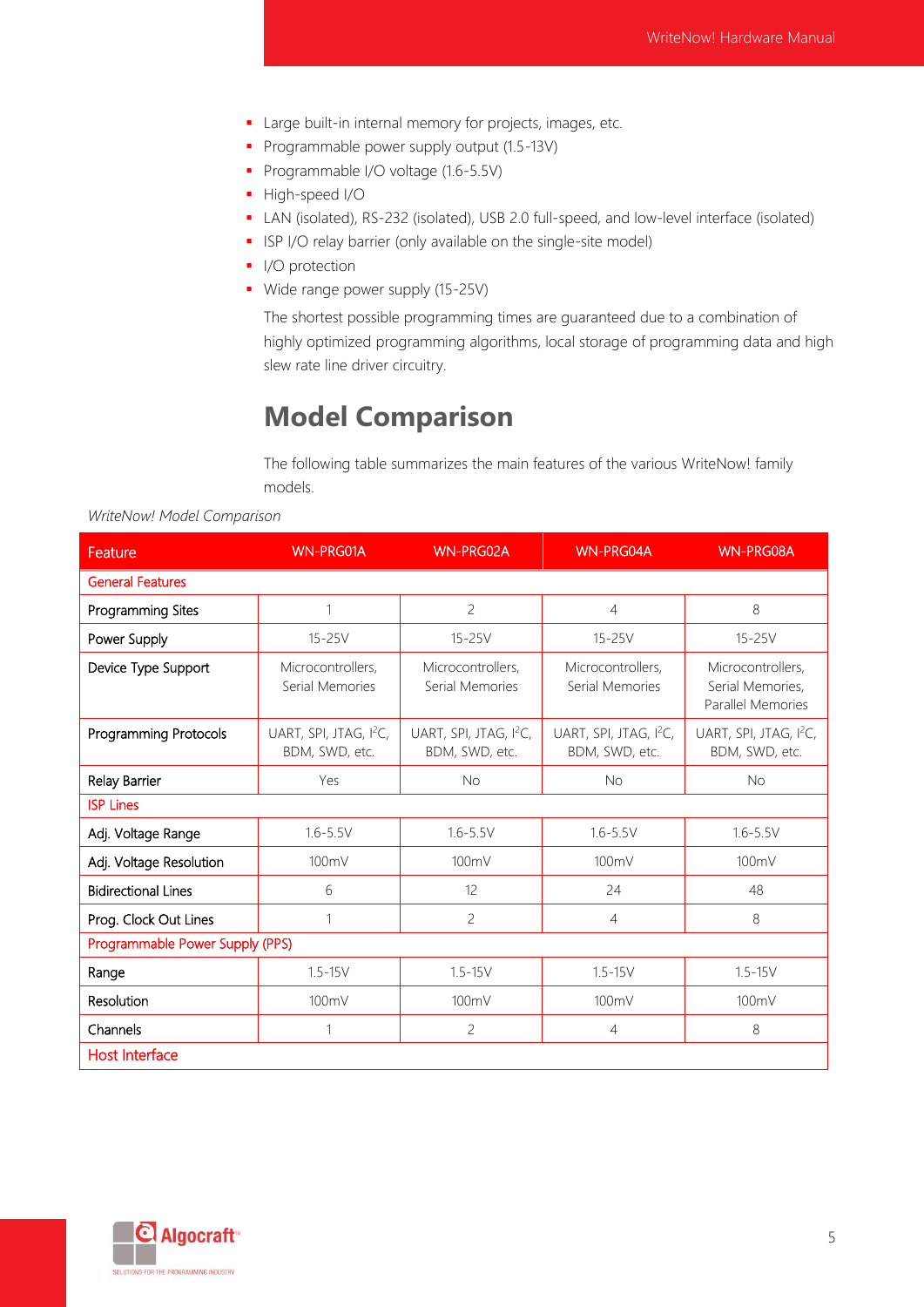| RS-232 (Isolated)                 | Yes                                 | Yes                                                          | Yes                                                          | Yes                                                          |  |  |
|-----------------------------------|-------------------------------------|--------------------------------------------------------------|--------------------------------------------------------------|--------------------------------------------------------------|--|--|
| LAN (Isolated)                    | Yes, 100Mbit/s                      | Yes, 100Mbit/s                                               | Yes, 100Mbit/s                                               | Yes, 100Mbit/s                                               |  |  |
| <b>USB</b>                        | Yes, full-speed                     | Yes, full-speed                                              | Yes, full-speed                                              | Yes, full-speed                                              |  |  |
| Low-Level Interface<br>(Isolated) | START, OK/ERR,<br>BUSY, PRJ SEL[05] | START,<br>START ENA[12],<br>OK/ERR[12], BUSY,<br>PRJ_SEL[05] | START,<br>START ENA[14],<br>OK/ERR[14], BUSY,<br>PRJ_SEL[05] | START,<br>START ENA[18],<br>OK/ERR[18], BUSY,<br>PRJ_SEL[05] |  |  |

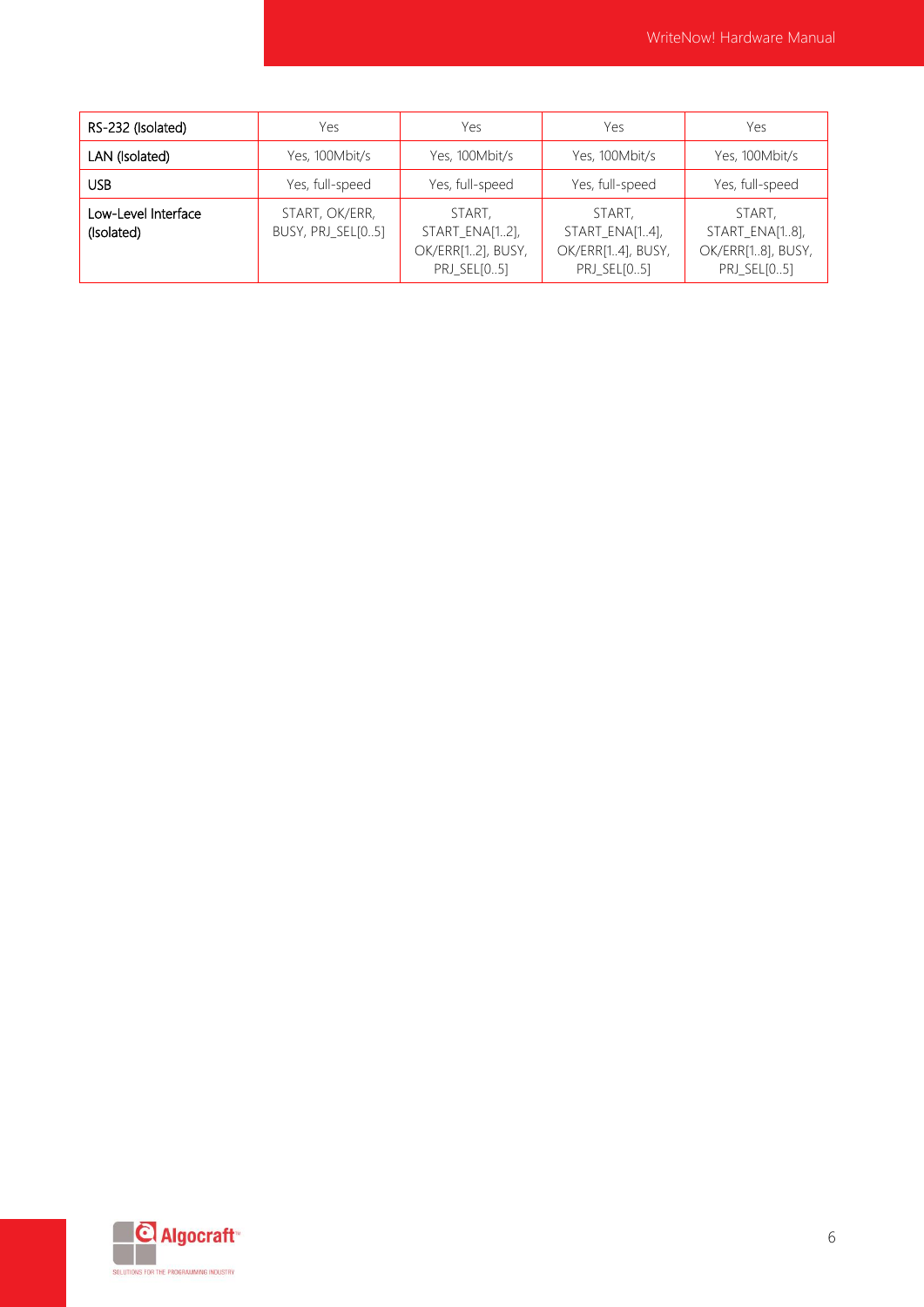### <span id="page-6-0"></span>**Package Checklist**

The WriteNow! package includes the following items:

- 1. WriteNow! unit.
- 2. 15V power supply.
- 3. Serial, USB and Ethernet cables.
- 4. WriteNow! test board.
- 5. 48-ways, female wire-wrap DIN41612 connector.
- 6. First user guide

#### **Connectors Overview**

WriteNow! has several connectors for interfacing to a host PC, to an Automatic Test Equipment (ATE), and to the target system(s) to be programmed. The following pictures show where, depending on the model, the various connectors are located.

<span id="page-6-1"></span>

- 1. The POWER connector accepts a DC voltage between 15V and 25V.
- 2. The LAN, USB and RS-232 connectors are used to interface the instrument to a PC.
- 3. The LAN RESET push button is used for factory settings.
- 4. The ISP connector(s) are used to interface to the target system(s) to be programmed.
- 5. The LOW-LEVEL INTERFACE connector (which is merged with the ISP connector in the WN-PRG01A model) is used to interface the instrument to an ATE or other systems.

For details and pinout of the various connectors, see the "[Connectors](#page-16-0)" chapter.

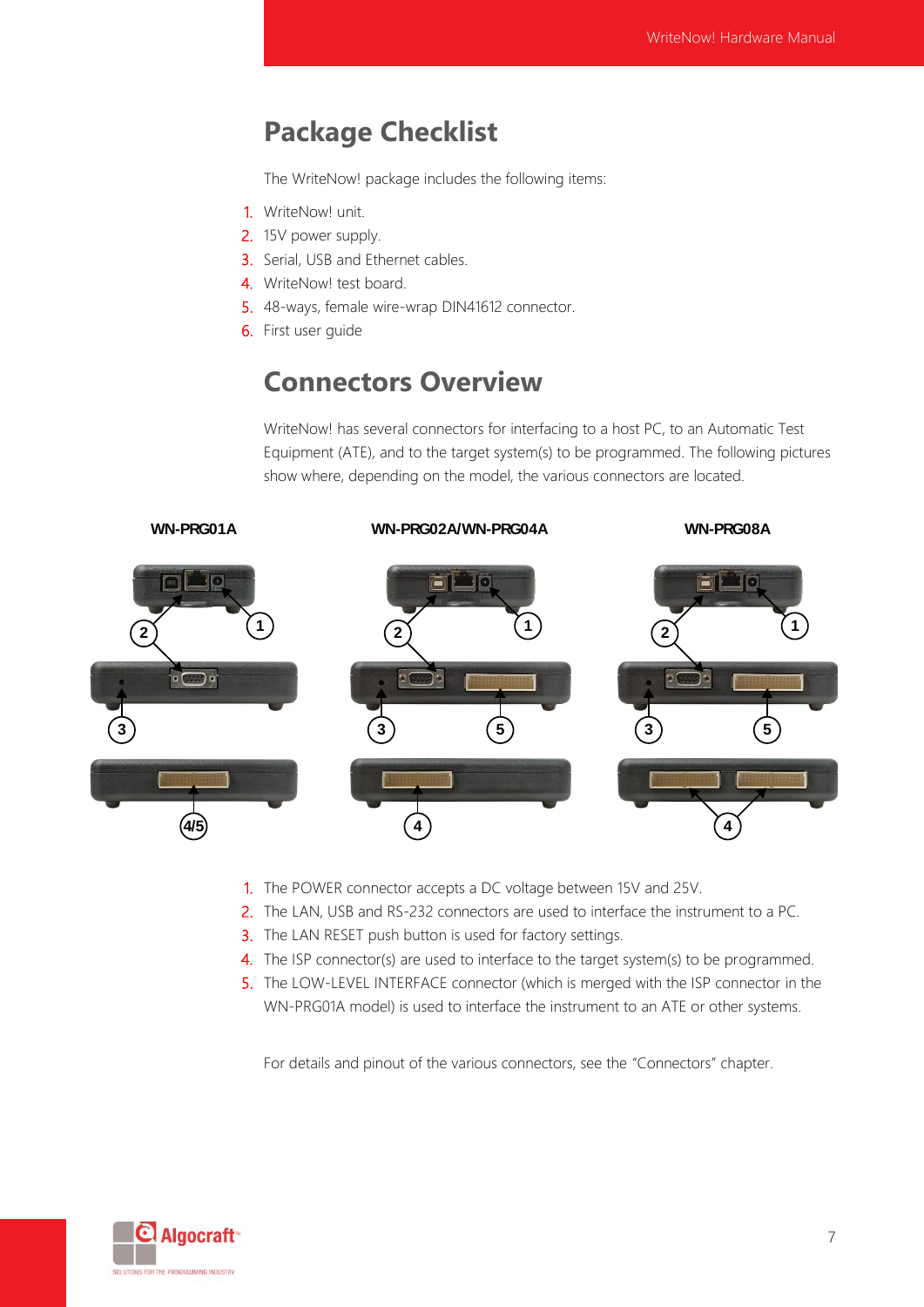#### <span id="page-7-0"></span>**LEDs**

The LEDs on the top cover of the instrument, from top to bottom, indicate:

- 1. POWER: the instrument is turned on.
- 2. STATUS: indicates system warnings. Normally off, blinks if the system needs user action.
- 3. BUSY: turns on when programming (when a programming project is being executed).
- 4. OK/ERR: result of the programming. Each programming site has an OK/ERR LED, which turns green if the programming on that site has been successful, red otherwise.



WN-PRG01A LEDs







WN-PRG08A LEDs

## <span id="page-7-1"></span>**Additional Documentation**

This hardware manual provides information about how to set up WriteNow! and its hardware characteristics.

For any information about WriteNow! commands and their syntax, please refer to the WriteNow! Programmer's Manual, included (in PDF format) in the WriteNow! setup.

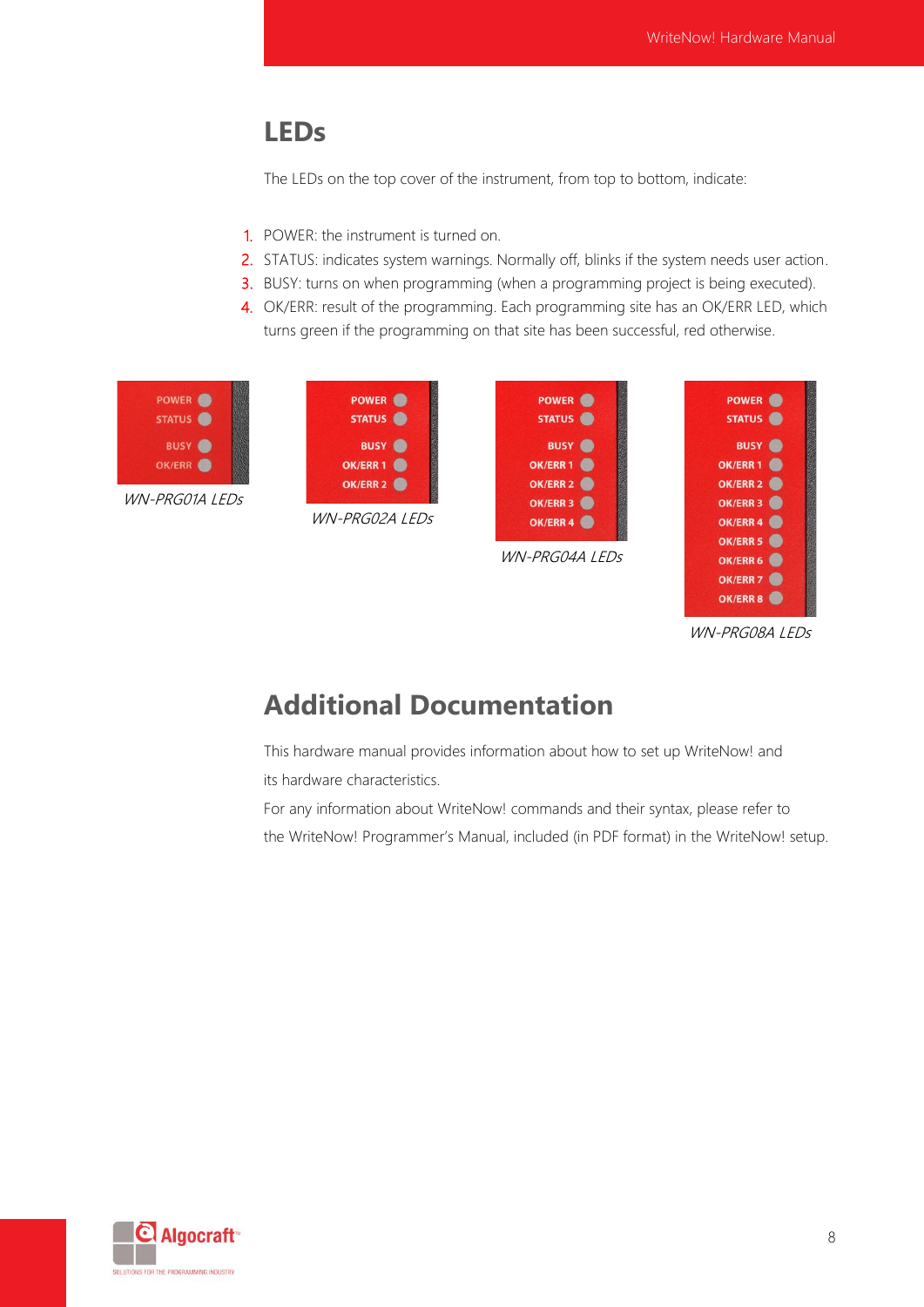## <span id="page-8-1"></span><span id="page-8-0"></span>2. **System Setup**

#### **Software setup**

Install the last software version of WriteNow! Setup available on our web site [www.algocraft.com](http://www.algocraft.com/) under downloads > software menu.

To install the WriteNow! system software you must log in as Administrator.

The WriteNow! system software setup installs all of the required components to your hard drive. These components include:

- The WriteNow! Project Generator utility;
- Command-line utilities and Interface Library;
- Documentation in PDF format

Launch the Project Generator application, that is located under **Programs > Algocraft > WriteNow! Software > Project Generator.**

Configure your WriteNow! Instrument. Choose **Settings > Select Hardware Model**, and specify your WriteNow! model and communication settings with the PC. WriteNow! can be connected through USB, LAN and serial port (RS232).

#### <span id="page-8-2"></span>**Hardware setup**

To setup WriteNow! you must follow the steps below:

- Connect WriteNow! to your PC through the provided Ethernet, USB or serial cables.
- Power up WriteNow! using the provided power supply.
- Set up LAN, USB or serial settings.
- Check WriteNow! communication sending commands via WriteNow! Project Generator utility.

### <span id="page-8-3"></span>**Power Supply**

WriteNow! can be powered in two ways:

- With the provided power supply (which supplies 15V DC);
- By providing a power supply to the PWR pin of the Low-Level Interference connector (see "Low-Level Interface Connector").

WriteNow! accepts a DC power voltage between 15V and 25V. Please note, however, that the SxPPS line on each programming site, if used, can provide a maximum output voltage of the power voltage minus about 2V.

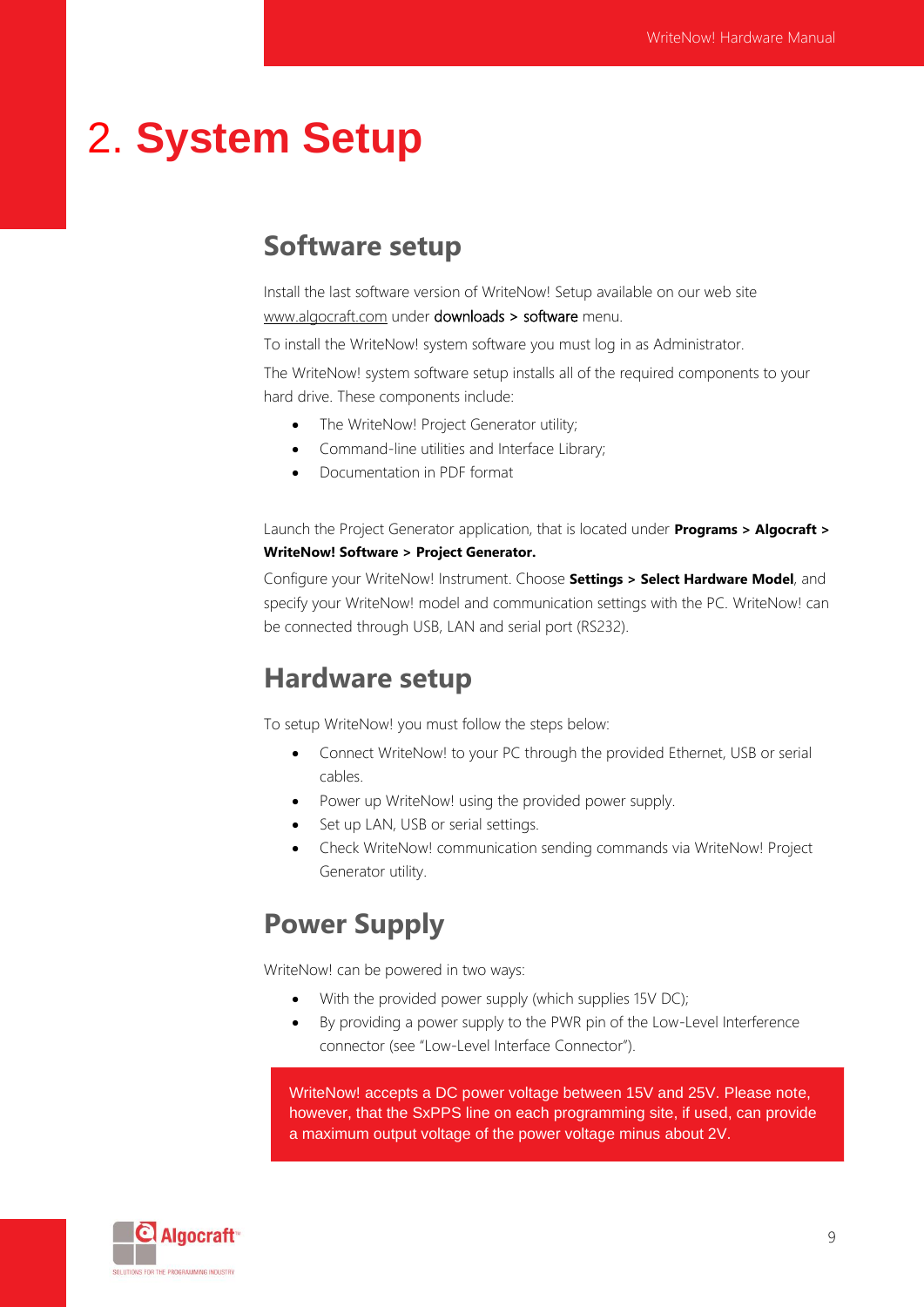### <span id="page-9-0"></span>**Project setup**

Projects are sequences of commands collected in a text file. The project file contains all the target device information and user settings. Use the WriteNow! Project Generator utility to create or edit a project file and then follow the Project Creation Wizard steps.

### <span id="page-9-1"></span>**Connect to Target Device**

Connect WriteNow! to your target system through the ISP connector(s). To view the connections for your selected target device, select **Project > Show ISP Connections**.

## **Interfacing with your Test/Programming Equipment**

WriteNow! can be controlled in three other ways:

- By manually sending commands and receiving answers, using the Project Generator Terminal or any other terminal application;
- By configuring the instrument so that it can work in standalone, thus without a connection to a PC;
- By building your own PC software that interfaces to the instrument (for more information, see "WriteNow! API" on Programmer's Manual).

### <span id="page-9-2"></span>**Hardware Test**

The diagnostic procedure is a very easy way to verify if any hardware faults occur. Use the provided test-board to check the programmer hardware functionality.

### <span id="page-9-3"></span>**Programming Drivers and Licenses**

WriteNow! comes with preinstalled programming drivers (algorithms) that support common microcontrollers and memories. When you purchase a new programming driver, you are supplied with a new driver file (.wnd) and an updated license file (.wnl). The license file enables the use of all of your purchased drivers on your specific WriteNow! unit.

You must copy these files to the unit's internal memory: the driver file must be copied to the unit's **\drivers** folder, and the license file to the unit's **\sys** folder. Please refer to WriteNow! Programmer's Manual for more information.

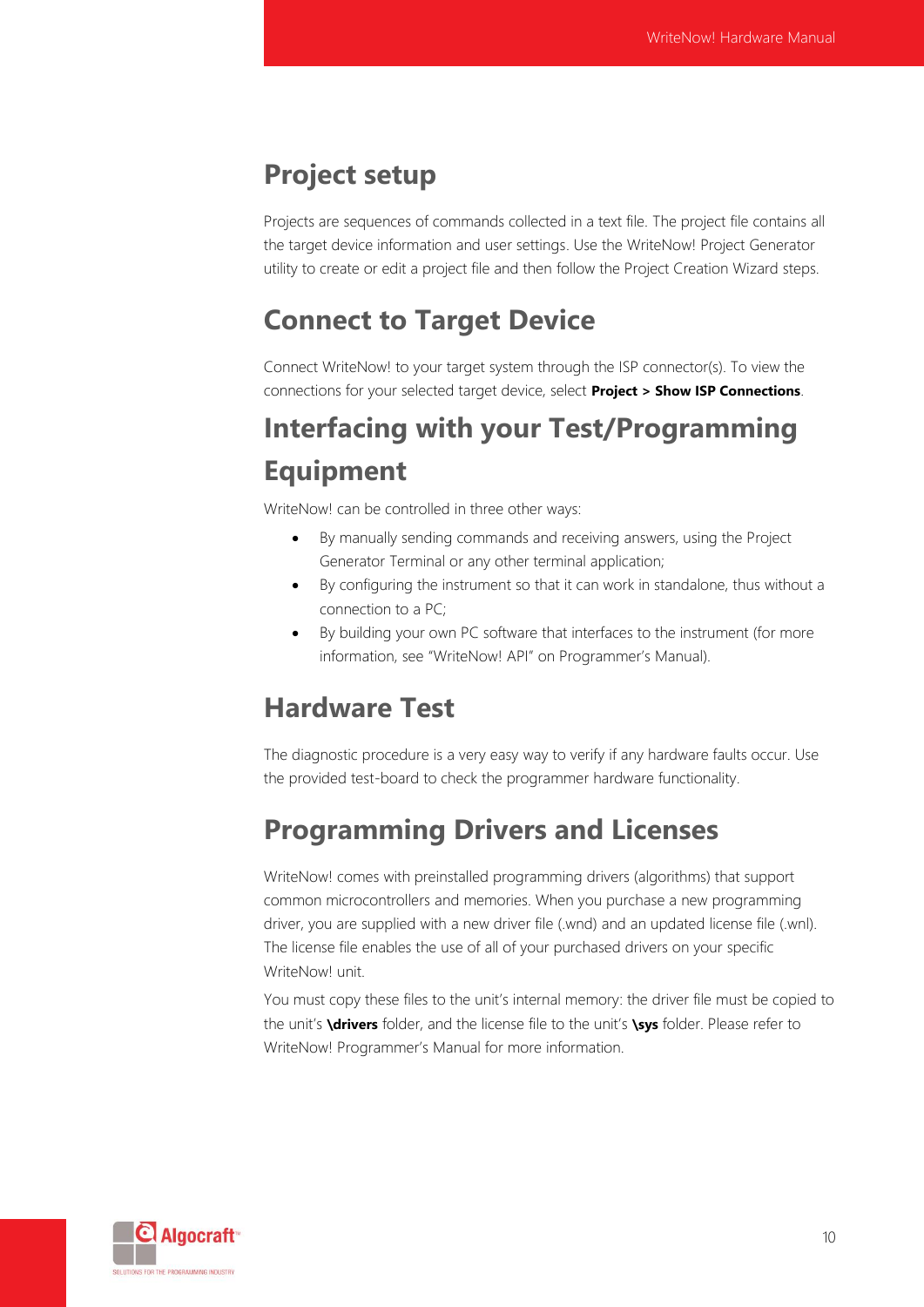## <span id="page-10-1"></span><span id="page-10-0"></span>3. **Standalone Mode**

#### **Overview**

WriteNow! can work with no connection to a PC (standalone mode). In standalone mode, the instrument is controlled through a low-level connection interface.

### <span id="page-10-2"></span>**Signals**

Signals needed to control the instrument in standalone mode are located in the "Low-Level Interface" connector (see"[Connectors](#page-16-0)" on for the connector pinout on the various WriteNow! models) and are explained below.

Signal level is 0-5V. All lines are isolated (referenced to GNDI).

| <b>PRJ_SELx lines (input):</b>   | Define which project to execute.                                                                                                                                                 |
|----------------------------------|----------------------------------------------------------------------------------------------------------------------------------------------------------------------------------|
| <b>START_ENAx lines (input):</b> | Select which programming site(s) to enable. Active low.                                                                                                                          |
| <b>START line (input):</b>       | Executes the project specified by PRJ_SELx lines on the<br>programming site(s) enabled by START_ENAx lines.<br>Active low.                                                       |
| <b>BUSY line (output):</b>       | Indicates that a project is being executed. Active high.                                                                                                                         |
| <b>OK/ERRx lines (output):</b>   | Valid at the end of project execution (when BUSY is low).<br>Indicate, for each programming site(s), the success state<br>of the programming project. (OK = high, $ERR = low$ ). |

The following diagram illustrates the timing for the Low-Level Interface signals.

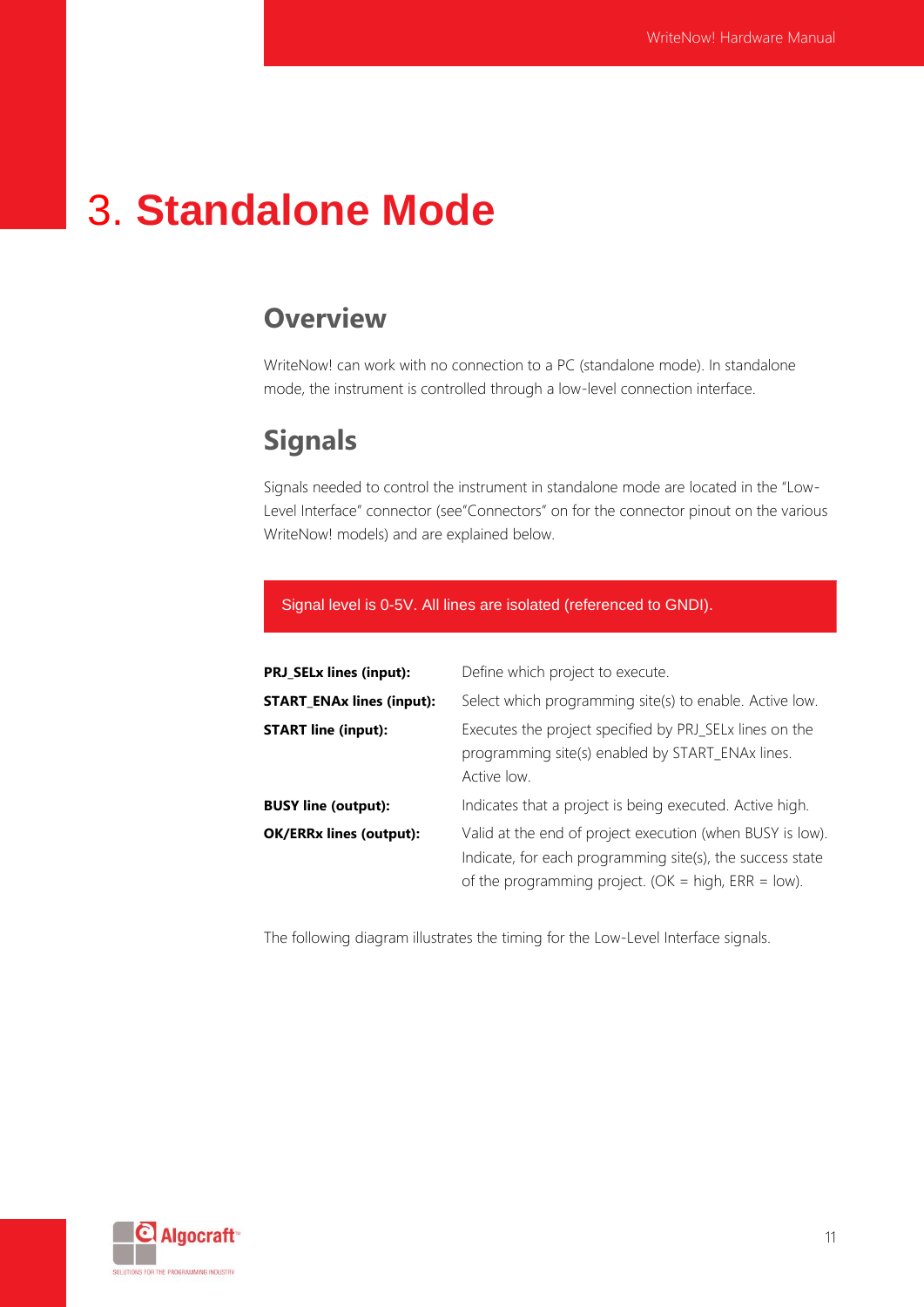

Low-Level Interface Signals Timing

### <span id="page-11-0"></span>**Project Assignment**

Before working in standalone mode, you must associate PRJ\_SELx lines to a Project filename to execute.

To do so, in the WriteNow! Project Generator application select **Settings > Hardware Settings**. In the window that will appear, associate PRJ\_SEL values to project names by clicking the **"Set Project"** button for each PRJ\_SEL configuration you wish to setup.

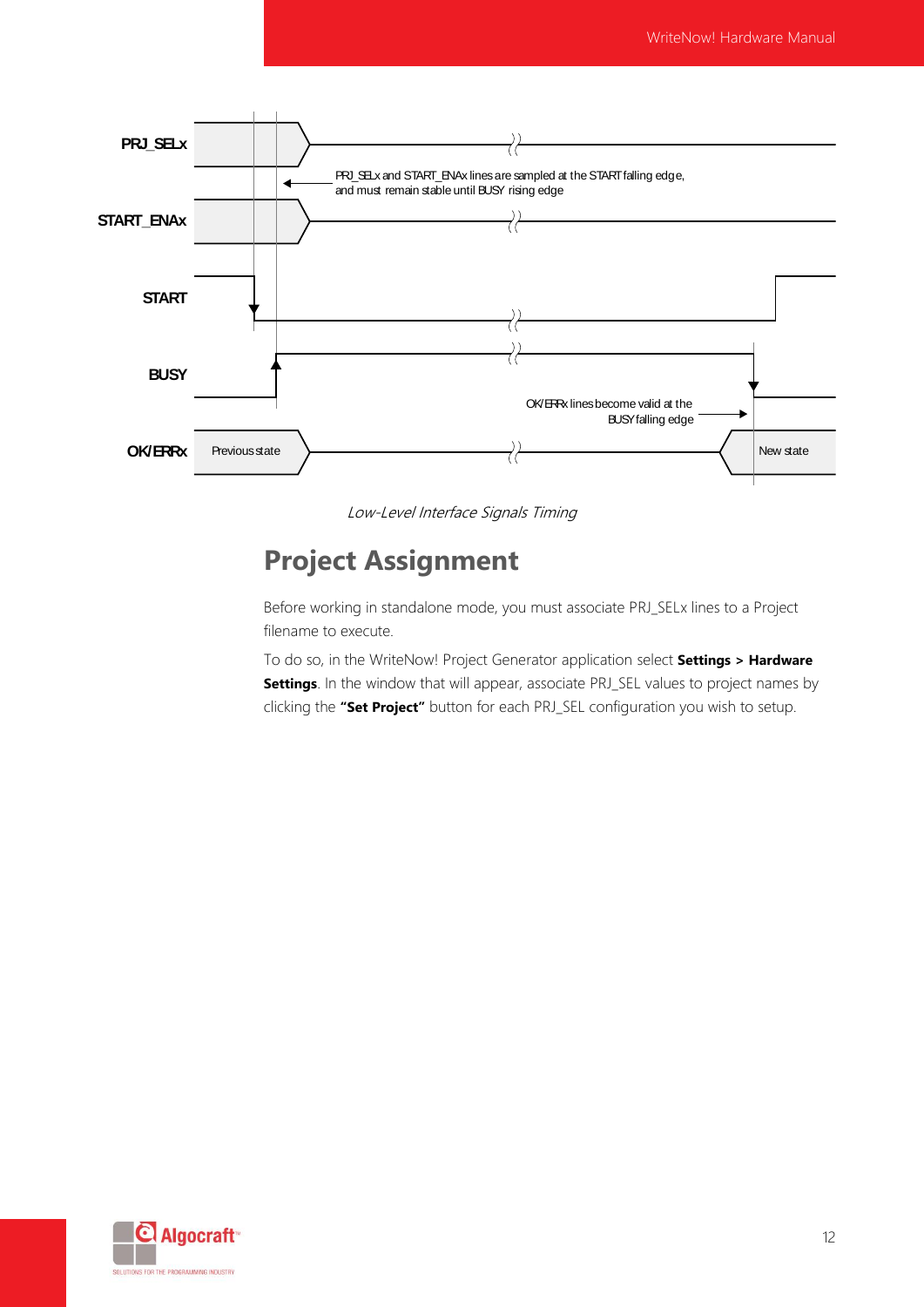## <span id="page-12-1"></span><span id="page-12-0"></span>4. **Accessories**

Algocraft supplies a series of accessories that have been designed to ease the integration to customers as well as saving on engineering time and costs.

#### **Relay Barrier Modules**



On the single-site WriteNow! model (WN-PRG01A), a relay barrier is provided on the ISP signals. On the others WriteNow! models (WN-PRG02A, WN-PRG04A and WN-PRG08A) is possible to connect externally a dedicated relay barrier module to ensures true galvanic isolation and reliability.

When you create a programming project using the Project Generator application, relays are by default closed at the beginning of the project (with **the #relay -o close**  command) and opened at the end (with **the #relay –o open** command). On all WriteNow! models, a special signal (SxRLY) is present (on the "ISP" connector), on every programming site. If the programming site is enabled, this signal is driven to 0V when **a #relay –o close** command is executed, and driven to 5.5V when a **the #relay –o open** command is executed). This is useful for driving an external relay barrier.

For more information, please see the **AN001\_relaybarrier.pdf** in the **\doc** folder.

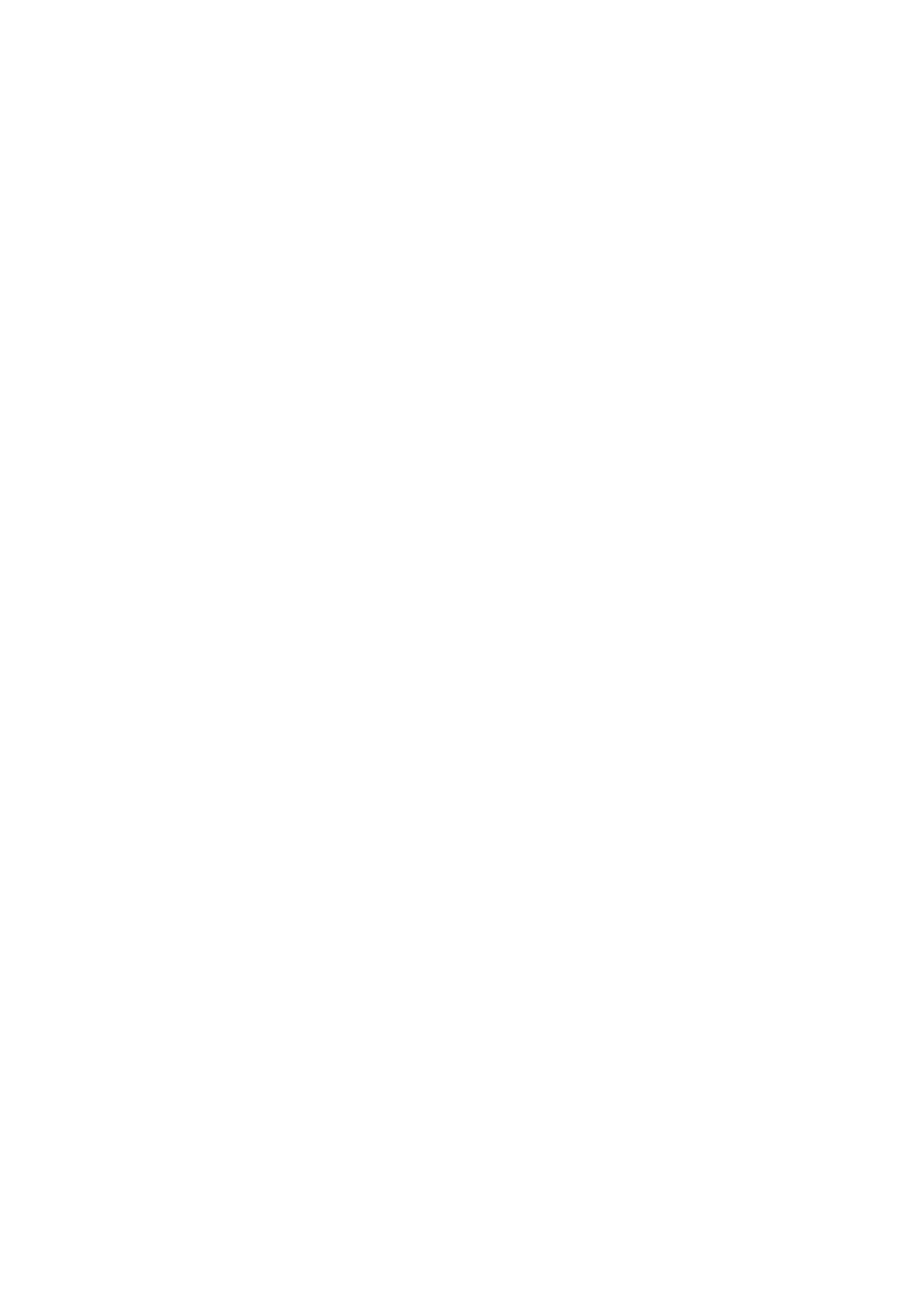#### **Demultiplexer Modules**

<span id="page-14-0"></span>

The demultiplexer module is designed to increase the number of ISP lines to be managed. A stack of up to 4 boards could be mounted to each ISP connector. It is built as a tower in order to save space. The Reed relay technology ensures true galvanic isolation and reliability.

For the power supply: a special plug to plug power cable is provided with demultiplexer in order to power both the products through the WriteNow!'s 15V adapter. No external lines are needed in order to control the multiplexer since the lines are provided by WriteNow! ISP connector A and B (available for external expansion module purpose).

| <b>Models</b> | Number of boards in<br>parallel | Demux model<br>Number of board in demultiplexer |                 |                 |  |  |
|---------------|---------------------------------|-------------------------------------------------|-----------------|-----------------|--|--|
| WN-PRG01A     |                                 |                                                 |                 |                 |  |  |
| WN-PRG02A     |                                 | WN-DM2X2A                                       | WN-DM2X3A<br>6  | WN-DM2X4A<br>8  |  |  |
| WN-PRG04A     | 4                               | WN-DM4X2A<br>8                                  | WN-DM4X3A<br>12 | WN-DM4X4A<br>16 |  |  |
| WN-PRG08A     | 8                               | WN-DM8X2A<br>16                                 | WN-DM8X3A<br>24 | WN-DM8X4A<br>32 |  |  |

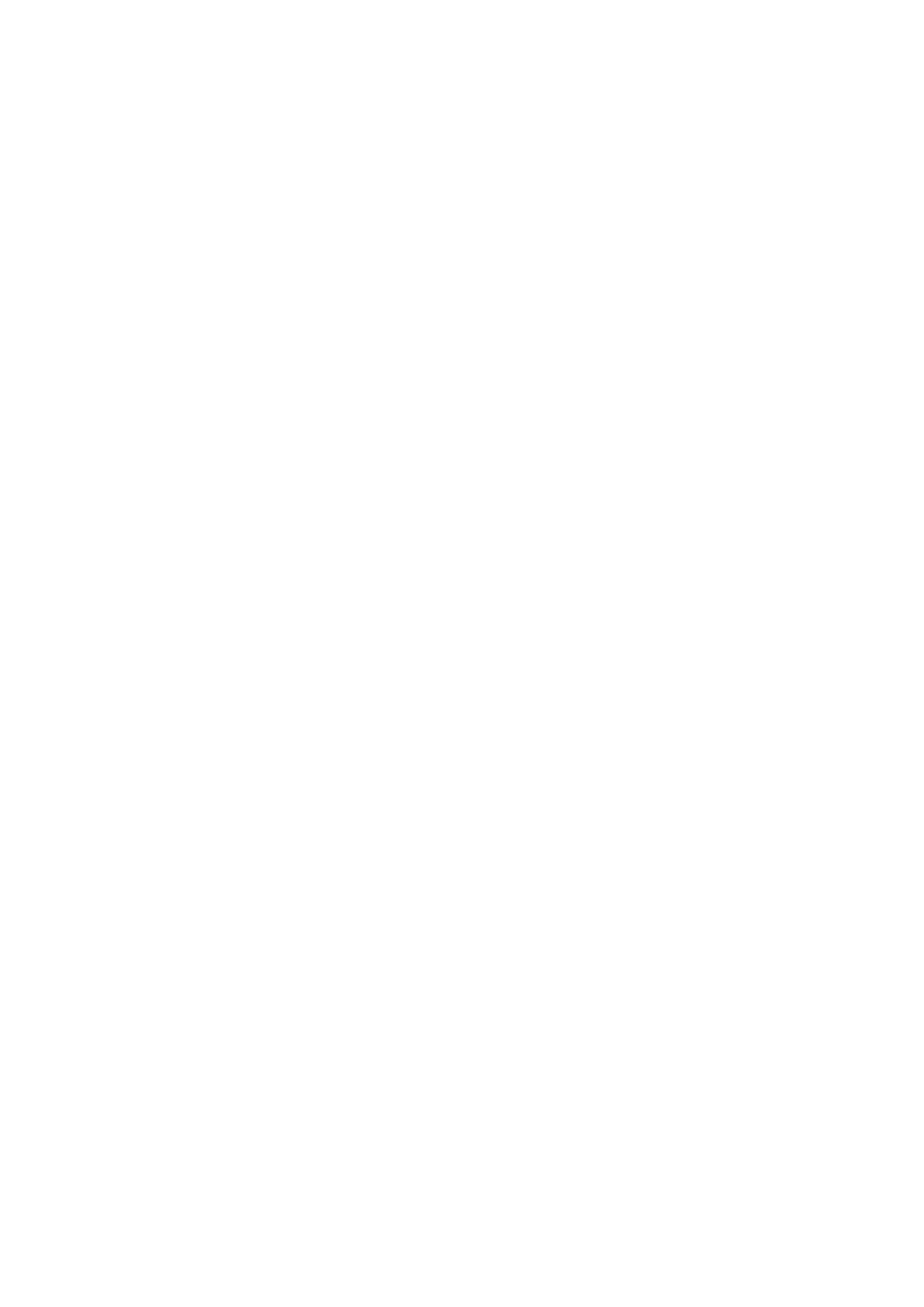## <span id="page-16-1"></span><span id="page-16-0"></span>5. **Connectors**

#### **ISP Connectors**

WriteNow! WN-PRG01A, WN-PRG02A and WN-PRG04A models have one ISP connector; the WN-PRG08A model has two ISP connectors. Furthermore, in the WN-PRG01A model, the ISP connector also includes low-level interface signals.





WN-PRG01A ISP Connector





WN-PRG02A ISP Connector

**WN-PRG04A ISPConnector**



WN-PRG04A ISP Connector



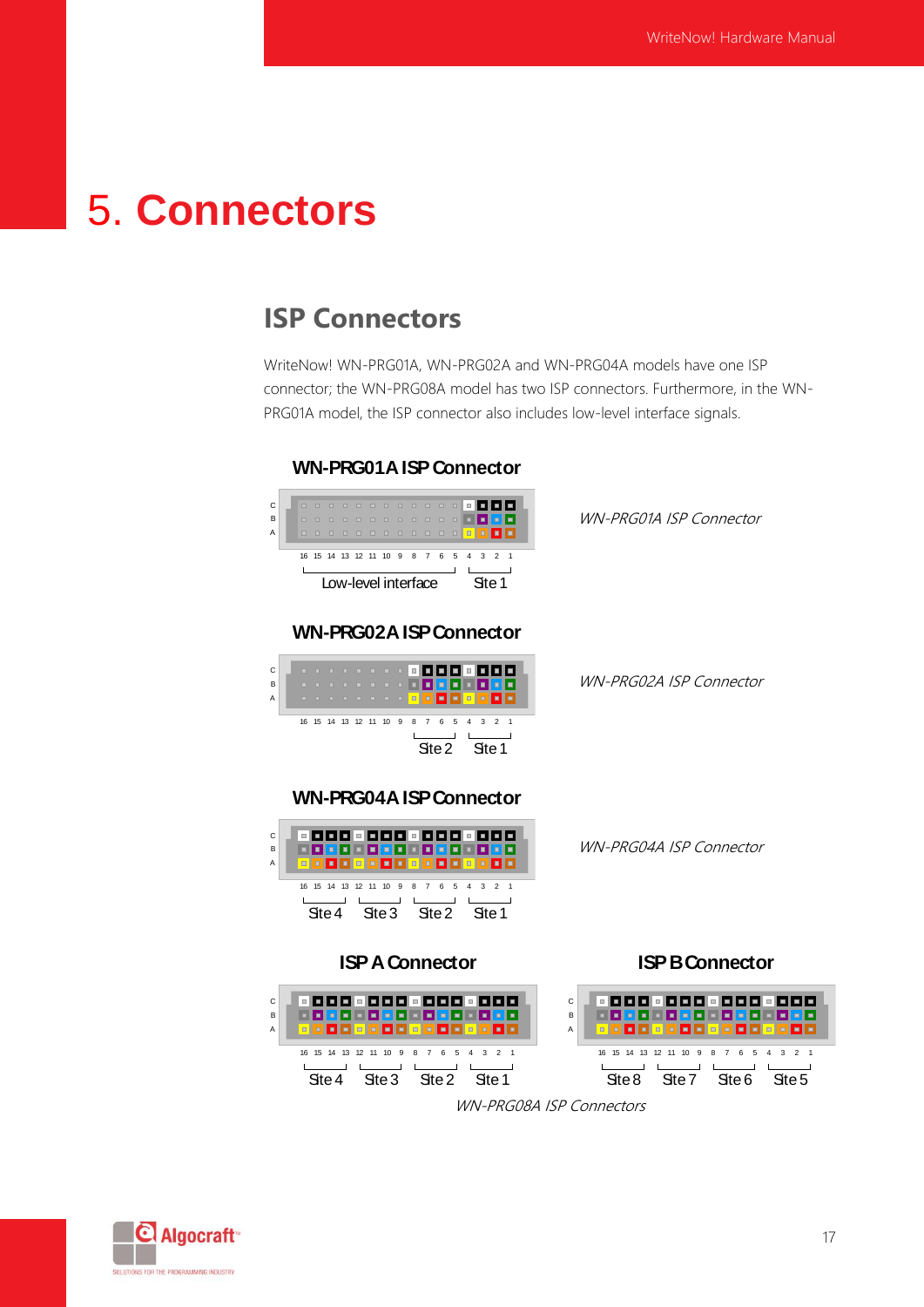#### *ISP Signal Definitions*

| Color | Signal       | Description                      |
|-------|--------------|----------------------------------|
|       | SxL01        | Site x line 1                    |
|       | SxL02        | Site x line 2                    |
|       | SxL03        | Site x line 3                    |
|       | SxL04        | Site x line 4                    |
|       | SxL05        | Site x line 5                    |
|       | SxL06        | Site x line 6                    |
|       | SxL07        | Site x line 7                    |
|       | SxPPS        | Site x programmable power supply |
|       | <b>SxRLY</b> | Site x relay output              |
|       | SxGND        | Site x GND                       |

One of the most important parameters to take into account for ISP wiring is the connection length.

For this reason, the programmer should be placed as near as possible to the DUP (Device Under Programming) keeping the ISP wiring length as short as possible.

## <span id="page-17-0"></span>**Low-Level Interface Connector**

In the WN-PRG01A model, low-level interface signals are included in the ISP connector, which is called "ISP & LOW-LEVEL INTERFACE" connector.

#### **Low-Level Interface Connector**

| C. |  |  |  | .                                      |  |  |  |  |  |
|----|--|--|--|----------------------------------------|--|--|--|--|--|
| в  |  |  |  | .                                      |  |  |  |  |  |
| А  |  |  |  | .                                      |  |  |  |  |  |
|    |  |  |  |                                        |  |  |  |  |  |
|    |  |  |  | 16 15 14 13 12 11 10 9 8 7 6 5 4 3 2 1 |  |  |  |  |  |

Low-Level Interface Connector

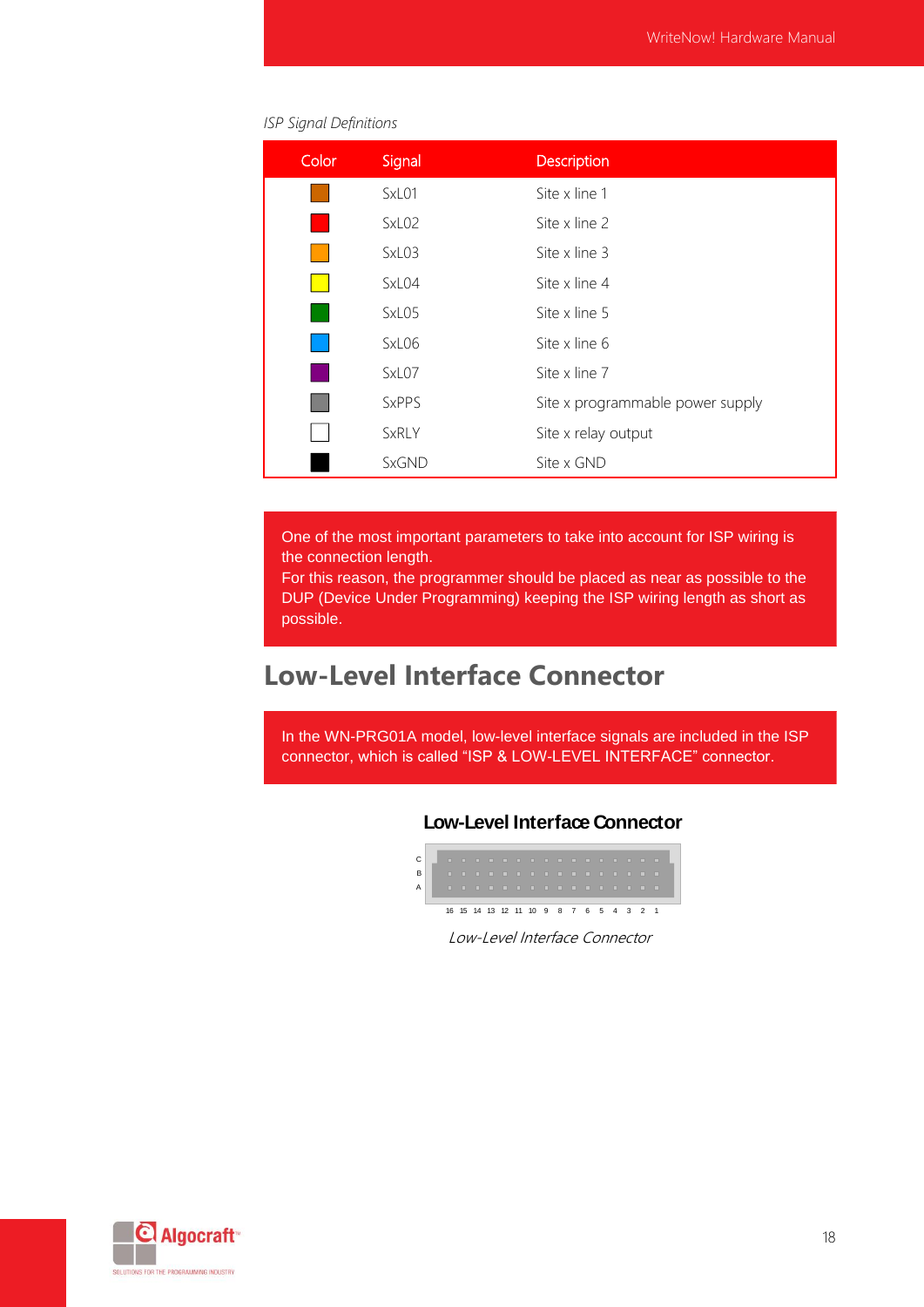#### *Low-Level Interface Signals*

| Signal          | <b>Description</b>                                    | WN-PRG01A<br>Pin    | WN-PRG02A Pin   | WN-PRG04A Pin   | WN-PRG08A Pin   |
|-----------------|-------------------------------------------------------|---------------------|-----------------|-----------------|-----------------|
| <b>PWR</b>      | Input Power Supply (12-25V)                           | A5/B5               | A5/B5           | A5/B5           | A5/B5           |
| <b>GND</b>      | Power Supply Ground                                   | C5                  | C5              | C5              | C <sub>5</sub>  |
| <b>GNDI</b>     | Low-Level Interface Ground                            | A10/B12/C15/<br>C16 | A10/B12/C15/C16 | A10/B12/C15/C16 | A10/B12/C15/C16 |
| <b>TX RS232</b> | RS-232 TX (Output)                                    | A16                 | A16             | A16             | A16             |
| <b>RX RS232</b> | RS-232 RX (Input)                                     | <b>B16</b>          | <b>B16</b>      | <b>B16</b>      | <b>B16</b>      |
| PRJ SELO        | Project Selector 0 (Input, internal pull-up)          | <b>B10</b>          | <b>B10</b>      | <b>B10</b>      | <b>B10</b>      |
| PRJ_SEL1        | Project Selector 1 (Input, internal pull-up)          | C10                 | C10             | C10             | C10             |
| PRJ SEL2        | Project Selector 2 (Input, internal pull-up)          | A11                 | A11             | A11             | A11             |
| PRJ SEL3        | Project Selector 3 (Input, internal pull-up)          | <b>B11</b>          | <b>B11</b>      | <b>B11</b>      | <b>B11</b>      |
| PRJ SEL4        | Project Selector 4 (Input, internal pull-up)          | C11                 | C11             | C11             | C11             |
| PRJ_SEL5        | Project Selector 5 (Input, internal pull-up)          | A12                 | A12             | A12             | A12             |
| <b>START</b>    | Project Start (Input, internal pull-up)               | A7                  | A7              | A7              | A7              |
| START ENA1      | Site 1 Project Start Enable (Input, internal pull-up) | ÷,                  | <b>B7</b>       | <b>B7</b>       | <b>B7</b>       |
| START_ENA2      | Site 2 Project Start Enable (Input, internal pull-up) |                     | C7              | C7              | C7              |
| START ENA3      | Site 3 Project Start Enable (Input, internal pull-up) |                     |                 | A <sub>8</sub>  | A8              |
| START ENA4      | Site 4 Project Start Enable (Input, internal pull-up) |                     |                 | B <sub>8</sub>  | B <sub>8</sub>  |
| START ENA5      | Site 5 Project Start Enable (Input, internal pull-up) |                     |                 |                 | C8              |
| START_ENA6      | Site 6 Project Start Enable (Input, internal pull-up) |                     |                 |                 | A9              |
| START ENA7      | Site 7 Project Start Enable (Input, internal pull-up) |                     |                 |                 | <b>B9</b>       |
| START ENA8      | Site 8 Project Start Enable (Input, internal pull-up) |                     |                 |                 | C9              |
| <b>BUSY</b>     | Busy (Output, push-pull)                              | C12                 | C12             | C12             | C12             |
| OK/ERR1         | Site 1 OK/ERR (Output, push-pull)                     | A13                 | A13             | A13             | A13             |
| OK/ERR2         | Site 2 OK/ERR (Output, push-pull)                     |                     | <b>B13</b>      | <b>B13</b>      | <b>B13</b>      |
| OK/ERR3         | Site 3 OK/ERR (Output, push-pull)                     |                     |                 | C13             | C13             |
| OK/ERR4         | Site 4 OK/ERR (Output, push-pull)                     |                     |                 | A14             | A14             |
| OK/ERR5         | Site 5 OK/ERR (Output, push-pull)                     |                     |                 |                 | <b>B14</b>      |
| OK/ERR6         | Site 6 OK/ERR (Output, push-pull)                     |                     |                 |                 | C14             |
| OK/ERR7         | Site 7 OK/ERR (Output, push-pull)                     |                     |                 |                 | A15             |
| OK/ERR8         | Site 8 OK/ERR (Output, push-pull)                     |                     |                 |                 | <b>B15</b>      |

All low-level interface lines are isolated from system GND (and are referenced to GNDI), except for the PWR line, which is referenced to GND.

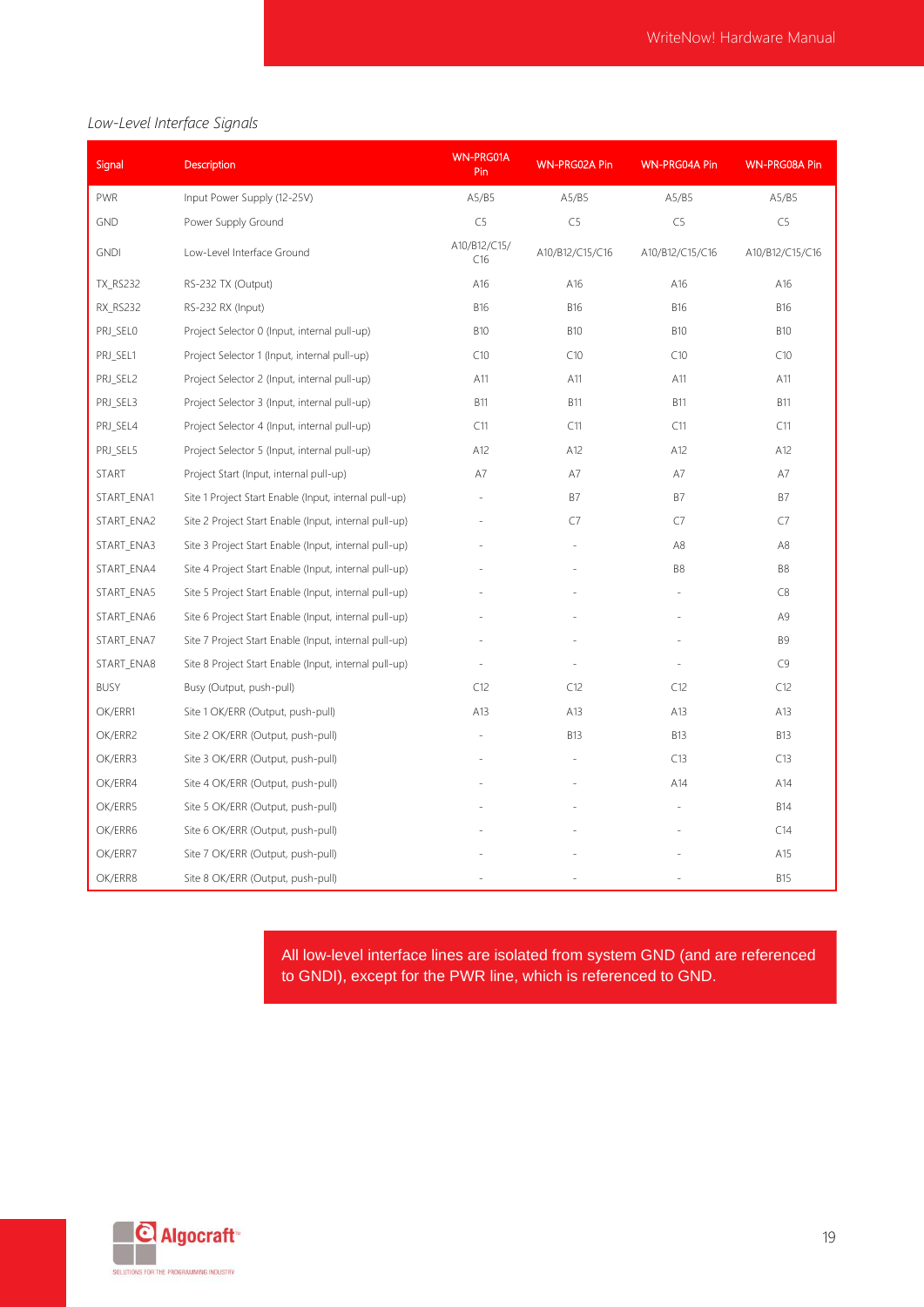### **Ground Domains**

The following diagram illustrates the two ground domains of the programmer.

<span id="page-19-0"></span>

ATE and Target Ground Domains

In order to avoid undesired current paths between the programmer and the target board, we suggest to use a power supply with a floating output (ground not referenced to the Earth potential).

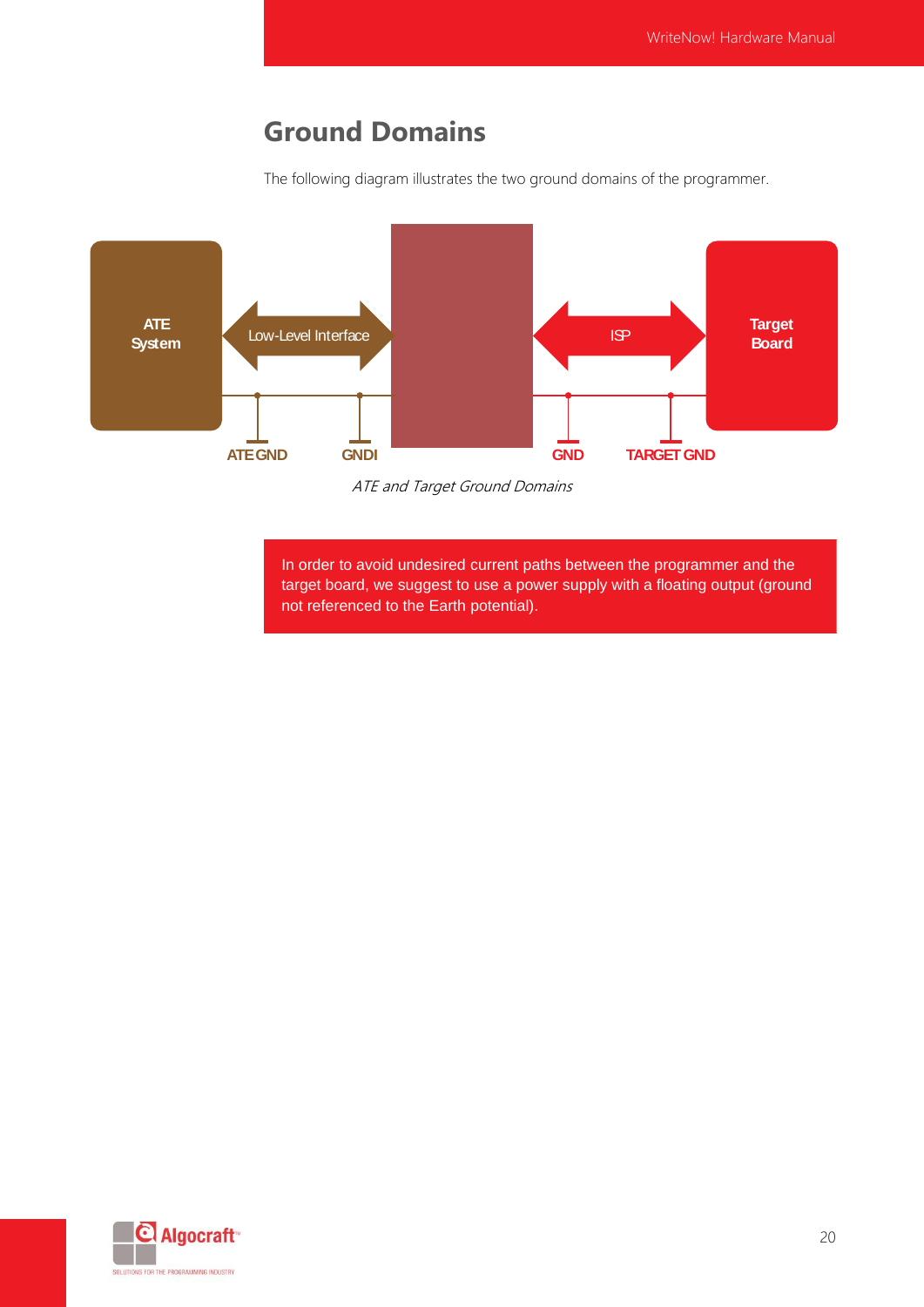## <span id="page-20-0"></span>6. **Specifications**

## **Electrical Specifications**

<span id="page-20-1"></span>

| Feature                                                                   | Value                                             |
|---------------------------------------------------------------------------|---------------------------------------------------|
| <b>Maximum Ratings</b>                                                    |                                                   |
| Power supply voltage                                                      | 30V                                               |
| ISP SxL0[17] voltage                                                      | $-0.7 - 6.5V$                                     |
| ISP SxL0[17] current                                                      | ±60mA                                             |
| ISP SxPPS voltage                                                         | $-0.7 - 18V$                                      |
| ISP SxPPS current <sup>(*)</sup>                                          | 380mA                                             |
| ISP SxRLY voltage                                                         | $-1.0 - 30V$                                      |
| Low level interface PRJ_SELx, START, START_ENAx, BUSY,<br>OK/ERRx voltage | $-0.7 - 6.0V$                                     |
| <b>Operating Ranges</b>                                                   |                                                   |
| Power supply voltage                                                      | $12 - 25V$                                        |
| ISP SxL0[17] voltage                                                      | $0 - 5.5V$                                        |
| ISP SxPPS voltage                                                         | $1.5 - 15V$                                       |
| <b>ISP SxPPS current</b>                                                  | 300mA                                             |
| ISP SxRLY voltage                                                         | $0 - 28V$                                         |
| Low level interface PRJ_SELx, START, START_ENAx, BUSY,<br>OK/ERRx voltage | $0 - 5.0V$                                        |
| <b>Physical and Environmental</b>                                         |                                                   |
| Operating conditions                                                      | 0-40°C, 90% humidity max (without condensation)   |
| Storage conditions                                                        | -10-60°C, 90% humidity max (without condensation) |
| EMC (EMI/EMS)                                                             | <b>CE</b>                                         |

(\*) Current limited, recovers automatically after fault condition is removed.

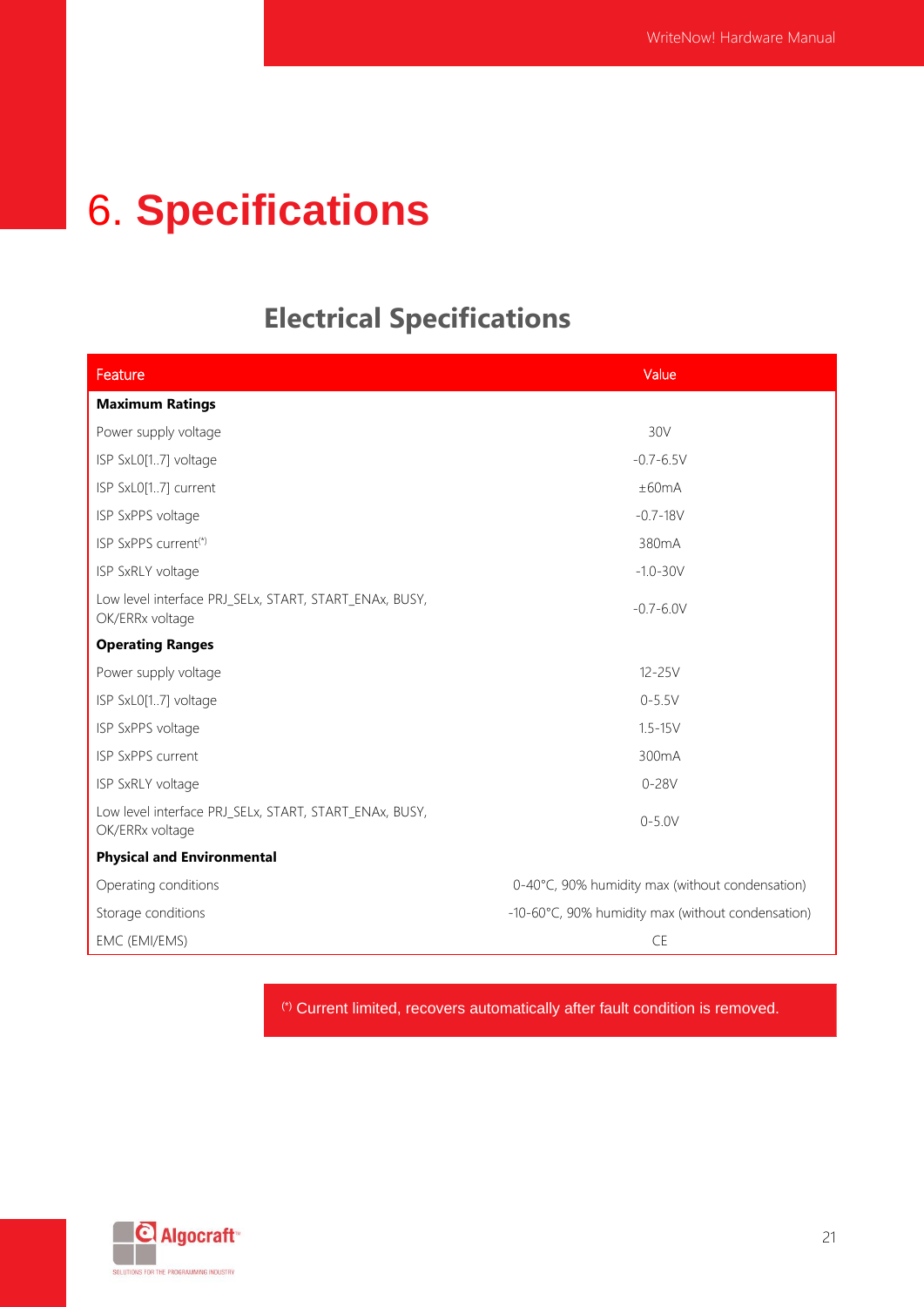#### <span id="page-21-0"></span>**ISP Connectors and cables**

ISP and Low-Level Interface connectors are DIN48 male connectors. We suggest using the following compatible female connectors.

The ribbon cable is available in order to improve the signal integrity through many attributes, like impedance matching, electromagnetic interference (EMI) and crosstalk.

#### **For wire wrapping:**

DIN41612 connector, 3 rows, 48 pins, 180° female, C style Manufacturer: Conec Manufacturer Part Number: 122A10619X Catalog Part Number: Mouser 706-122A10619X

#### **For soldering:**

DIN41612 connector, 3 rows, 48 pins, female, R/A C style Manufacturer: FCI Manufacturer Part Number: 86093488613755E1LF Catalog Part Number: Mouser 649-8693488637E1L

#### **Cables:**

Ribbon cable, 30 cm, DIN41612 connector 48W female/male Manufacturer: Algocraft Manufacturer Part Number: WN-RC30FMA Catalog Part Number: N/A

### <span id="page-21-1"></span>**Mechanical Specifications**

The following drawings detail the mechanical dimensions of the various WriteNow! models.

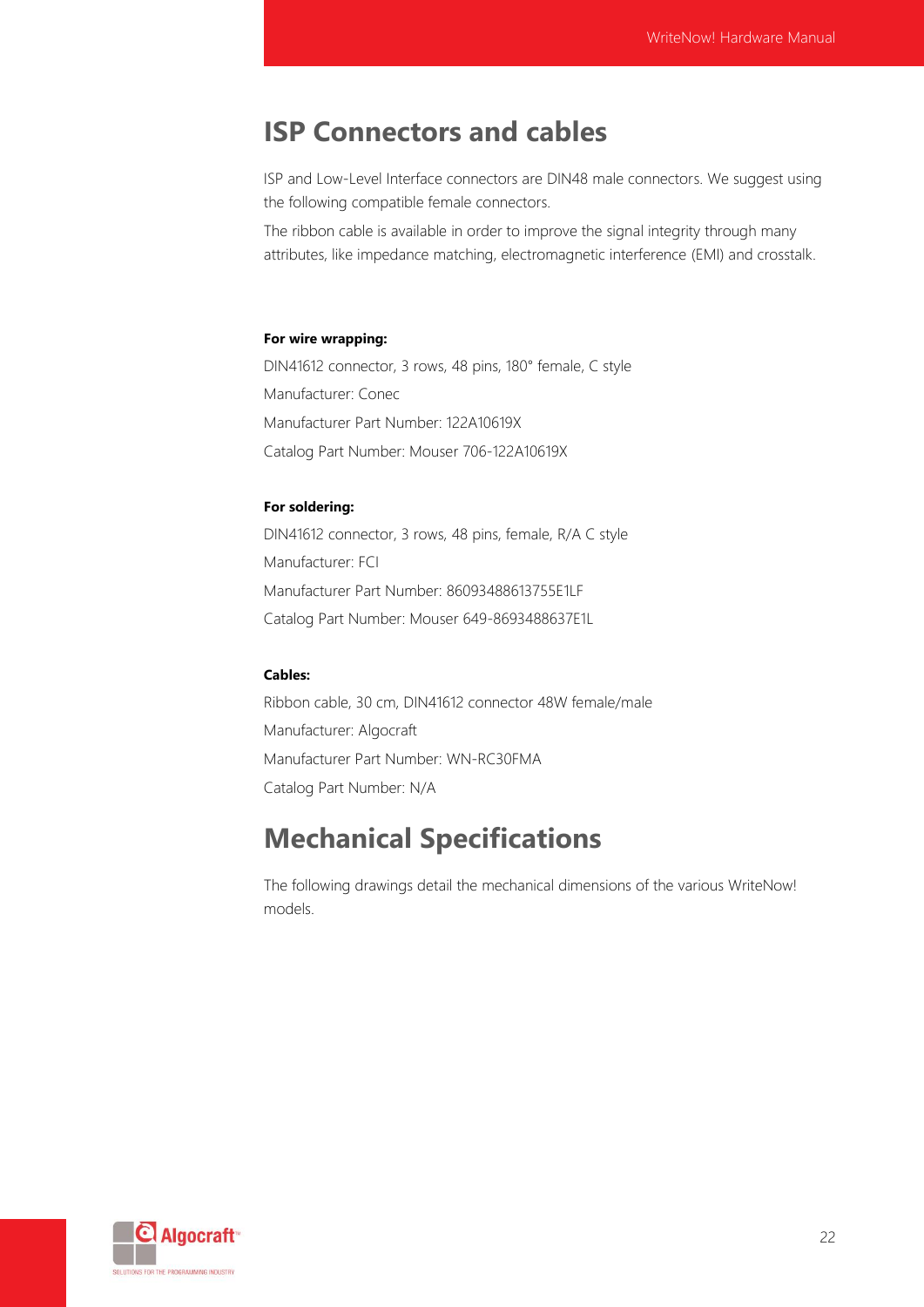$-63$ 





A 188 - 481 - 881 - 881 - 881 - 881 - 881 - 882 - 882 - 882 - 882 - 882 - 882 - 882 - 882 - 882 - 882 - 882 - 882 - 882 - 882 - 882 - 882 - 882 - 882 - 882 - 882 - 882 - 882 - 882 - 882 - 882 - 882 - 882 - 882 - 882 - 882

 $-20.3$  $\overline{\mathbf{v}}$ 

 $2.7$ 

 $-3.8$ 







 $-05$ 

 $\overline{\phantom{a}}$ 

23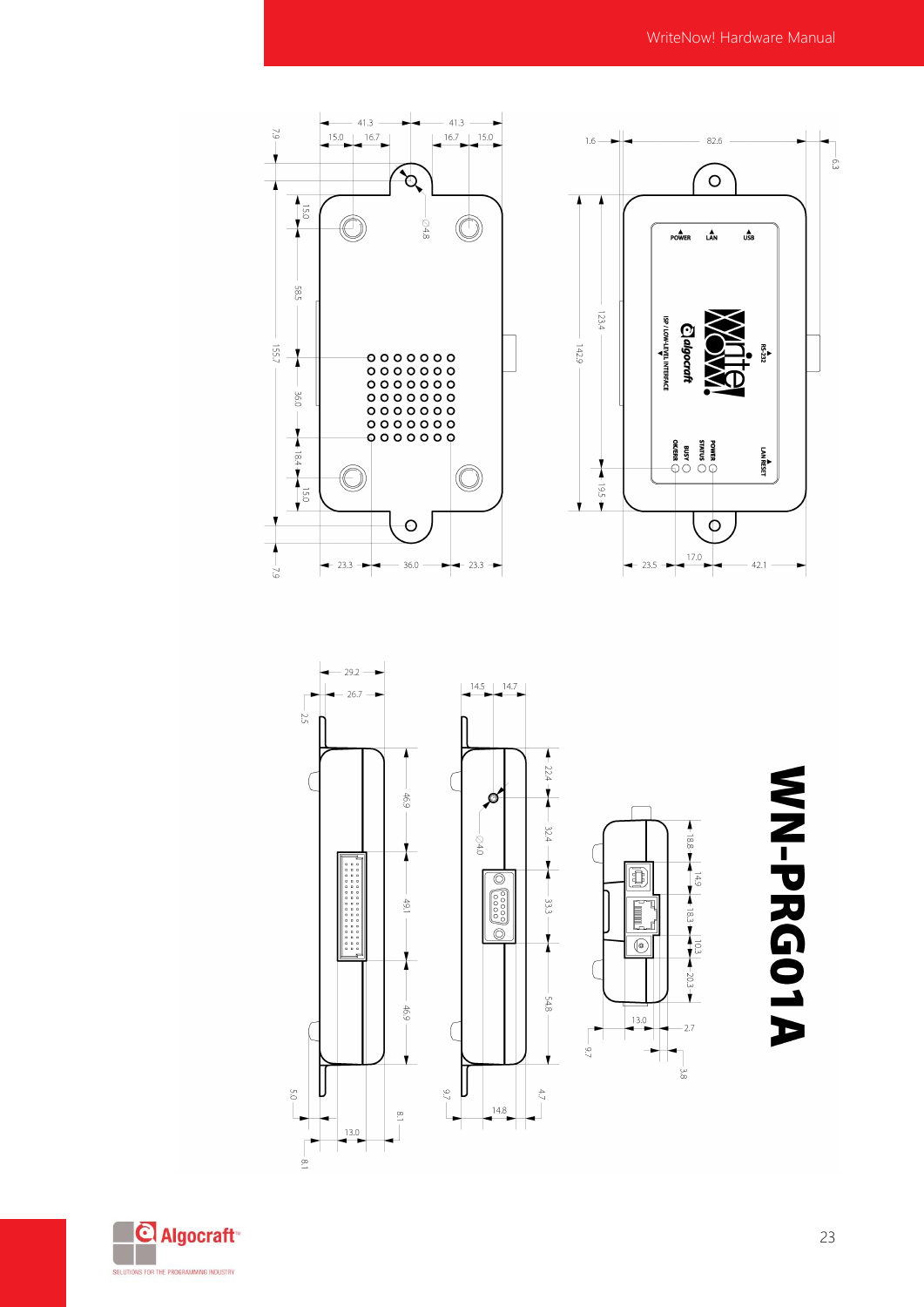







24

**MN-PRG02A**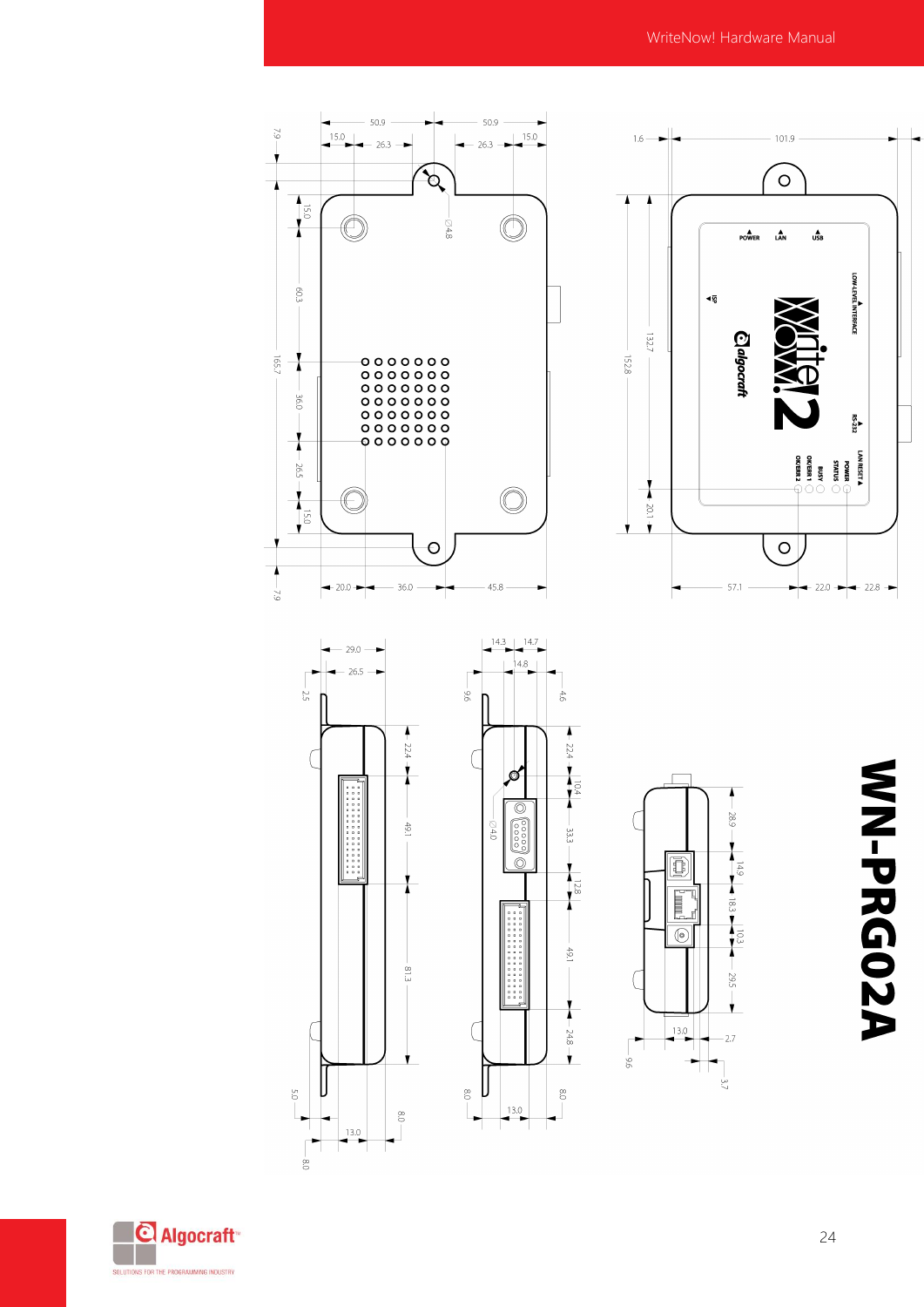







**MN-PRG04A**